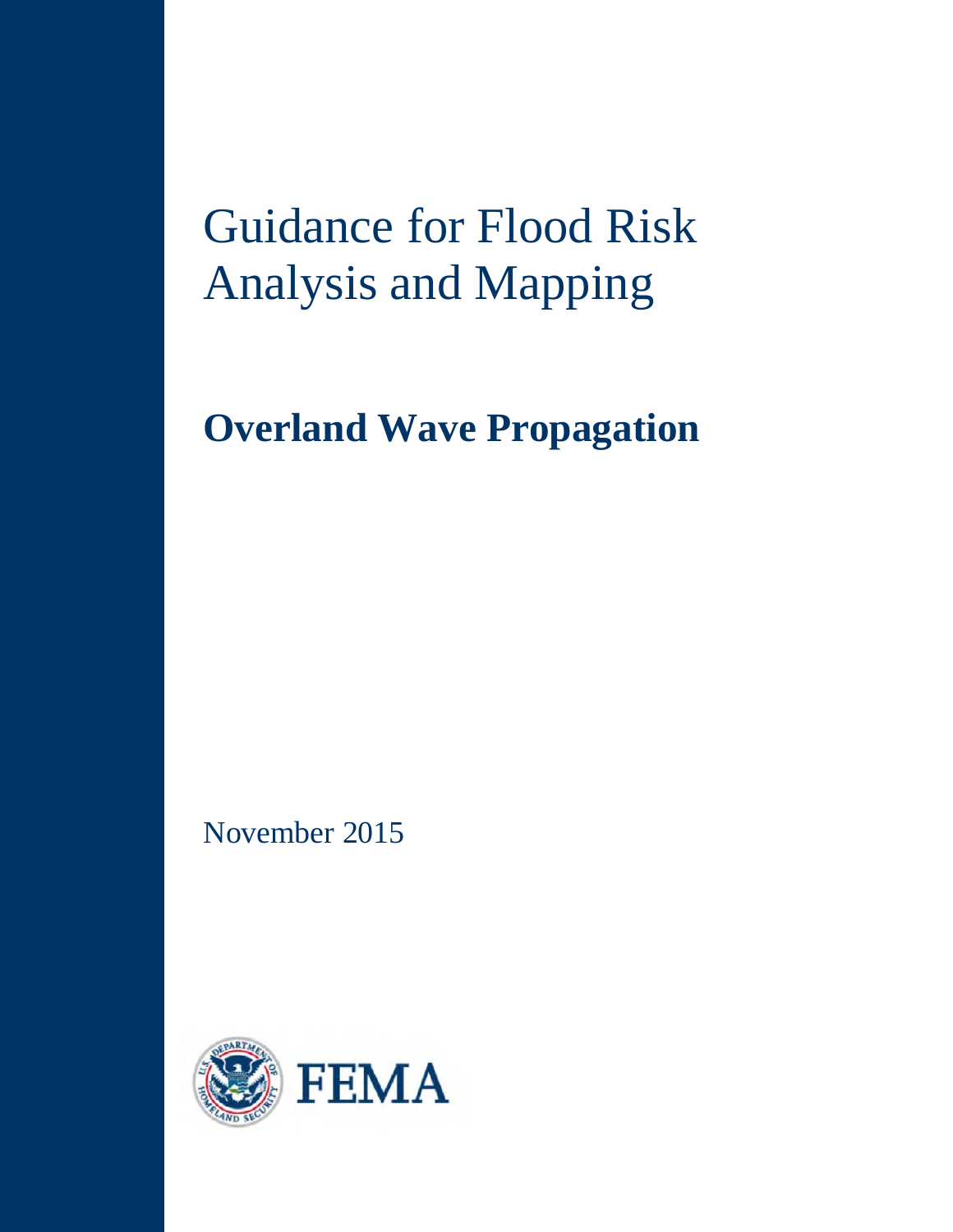Requirements for the Federal Emergency Management Agency (FEMA) Risk Mapping, Assessment, and Planning (Risk MAP) Program are specified separately by statute, regulation, or FEMA policy (primarily the Standards for Flood Risk Analysis and Mapping). This document provides guidance to support the requirements and recommends approaches for effective and efficient implementation. Alternate approaches that comply with all requirements are acceptable.

For more information, please visit the FEMA Guidelines and Standards for Flood Risk Analysis and Mapping webpage [\(www.fema.gov/guidelines-and-standards-flood-risk-analysis-and](http://www.fema.gov/guidelines-and-standards-flood-risk-analysis-and-mapping)[mapping\)](http://www.fema.gov/guidelines-and-standards-flood-risk-analysis-and-mapping). Copies of the Standards for Flood Risk Analysis and Mapping policy, related guidance, technical references, and other information about the guidelines and standards development process are all available here. You can also search directly by document title at [www.fema.gov/library.](http://www.fema.gov/library)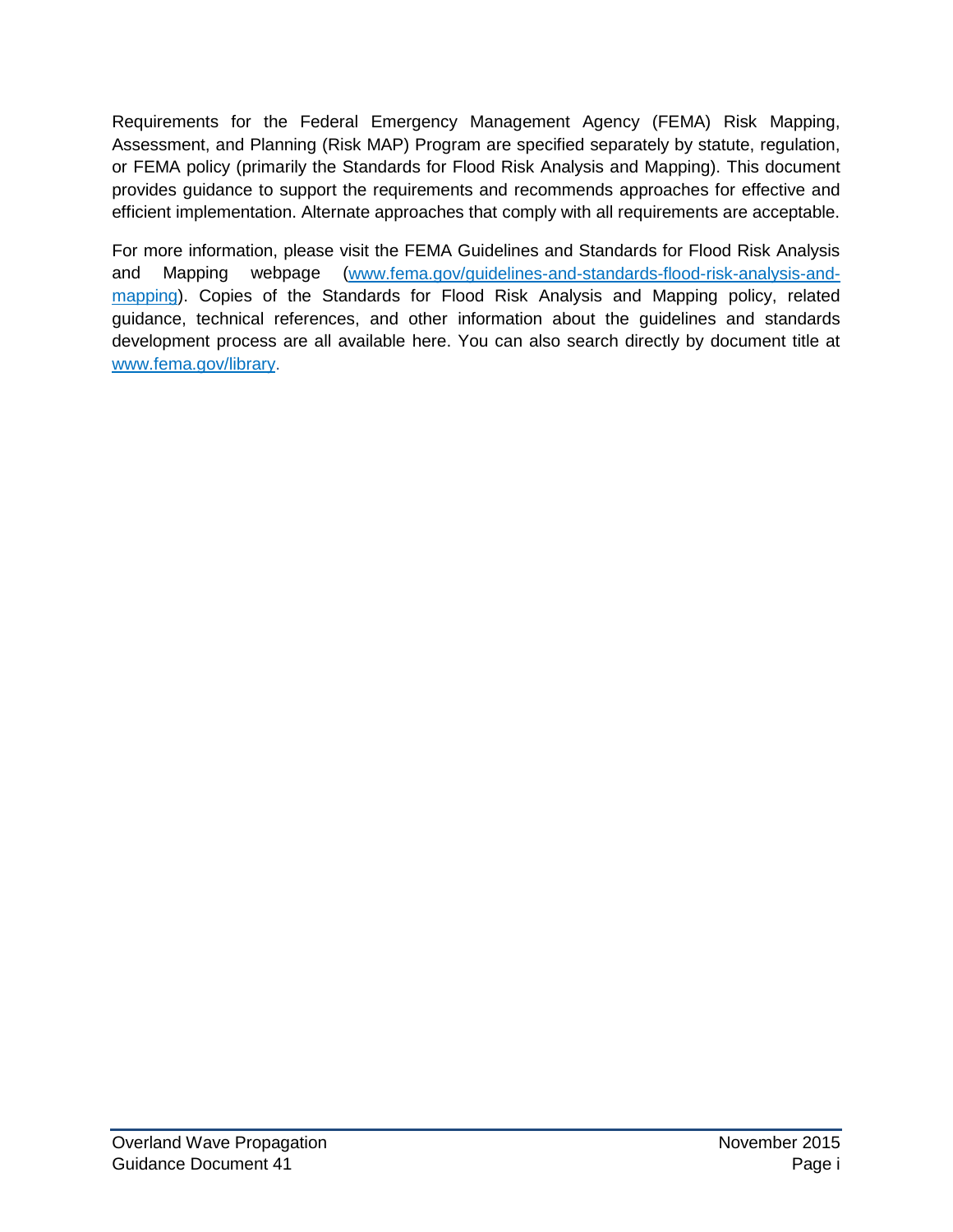## Document History

| <b>Affected Section or</b><br><b>Subsection</b> | Date             | <b>Description</b>                                                                                                                                                                                                                                                                                    |
|-------------------------------------------------|------------------|-------------------------------------------------------------------------------------------------------------------------------------------------------------------------------------------------------------------------------------------------------------------------------------------------------|
| <b>First Publication</b>                        | November<br>2015 | Initial version of new transformed guidance. The content<br>was derived from the Guidelines and Specifications for<br>Flood Hazard Mapping Partners, Procedure Memoranda,<br>and/or Operating Guidance documents. It has been<br>reorganized and is being published separately from the<br>standards. |
|                                                 |                  |                                                                                                                                                                                                                                                                                                       |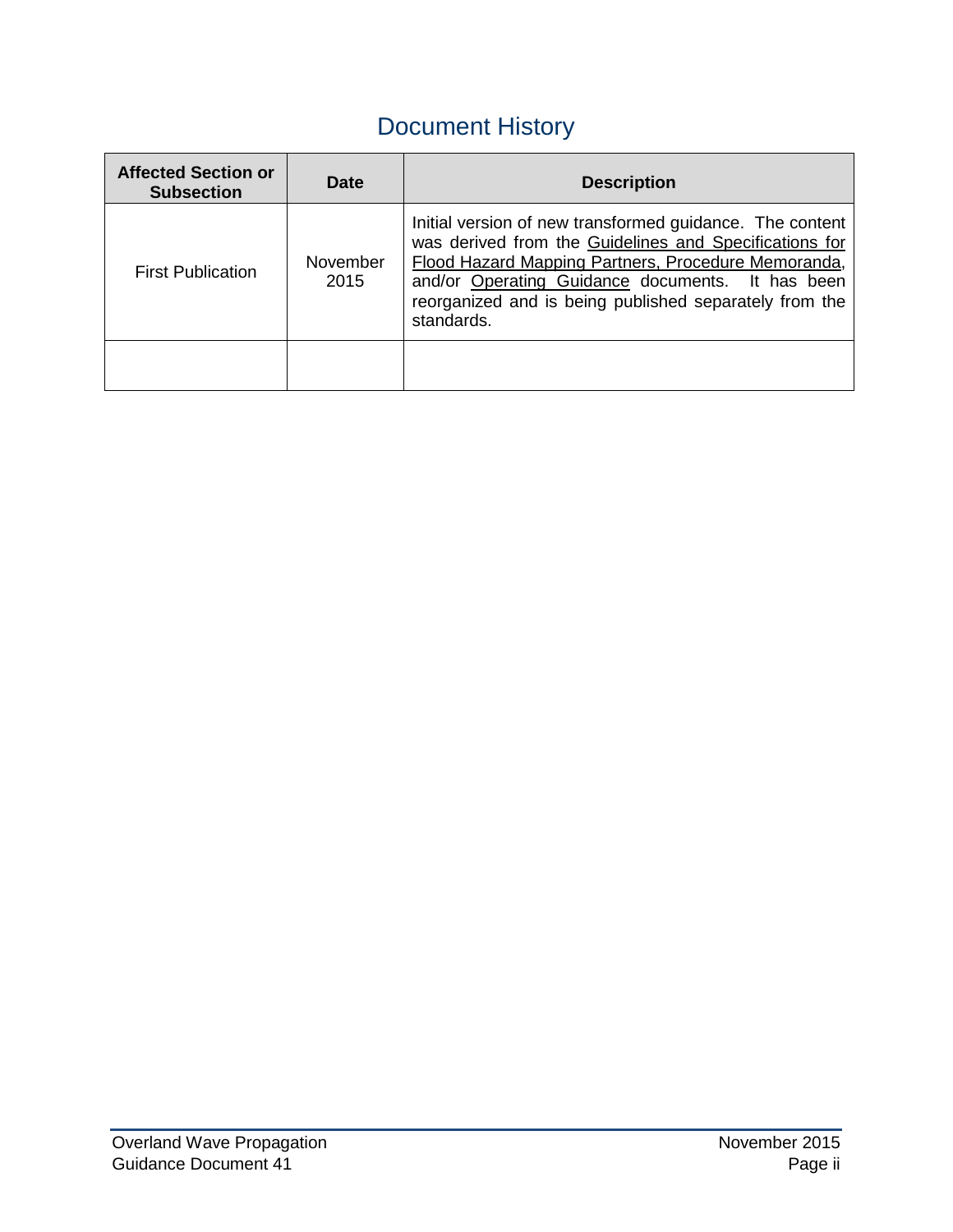## Table of Contents

| 2.0           |  |
|---------------|--|
| 2.1           |  |
| $2.2^{\circ}$ |  |
| 2.3           |  |
| 2.4           |  |
| 2.5           |  |
| 3.0           |  |

## List of Figures

| Figure 1. Example of iso-probability curves corresponding to 1- and 0.2-percent annual |  |
|----------------------------------------------------------------------------------------|--|
|                                                                                        |  |
|                                                                                        |  |

## List of Tables

| Table 2. Significant Marsh Plant Types in Each Seacoast Region and WHAFIS Default Regional |  |
|--------------------------------------------------------------------------------------------|--|
| Table 3. Common Vegetation Types on Atlantic, Gulf, and Pacific Coasts 18                  |  |
| Table 4. Summary of Equations for Overland Propagation (Over Uniform Depth)21              |  |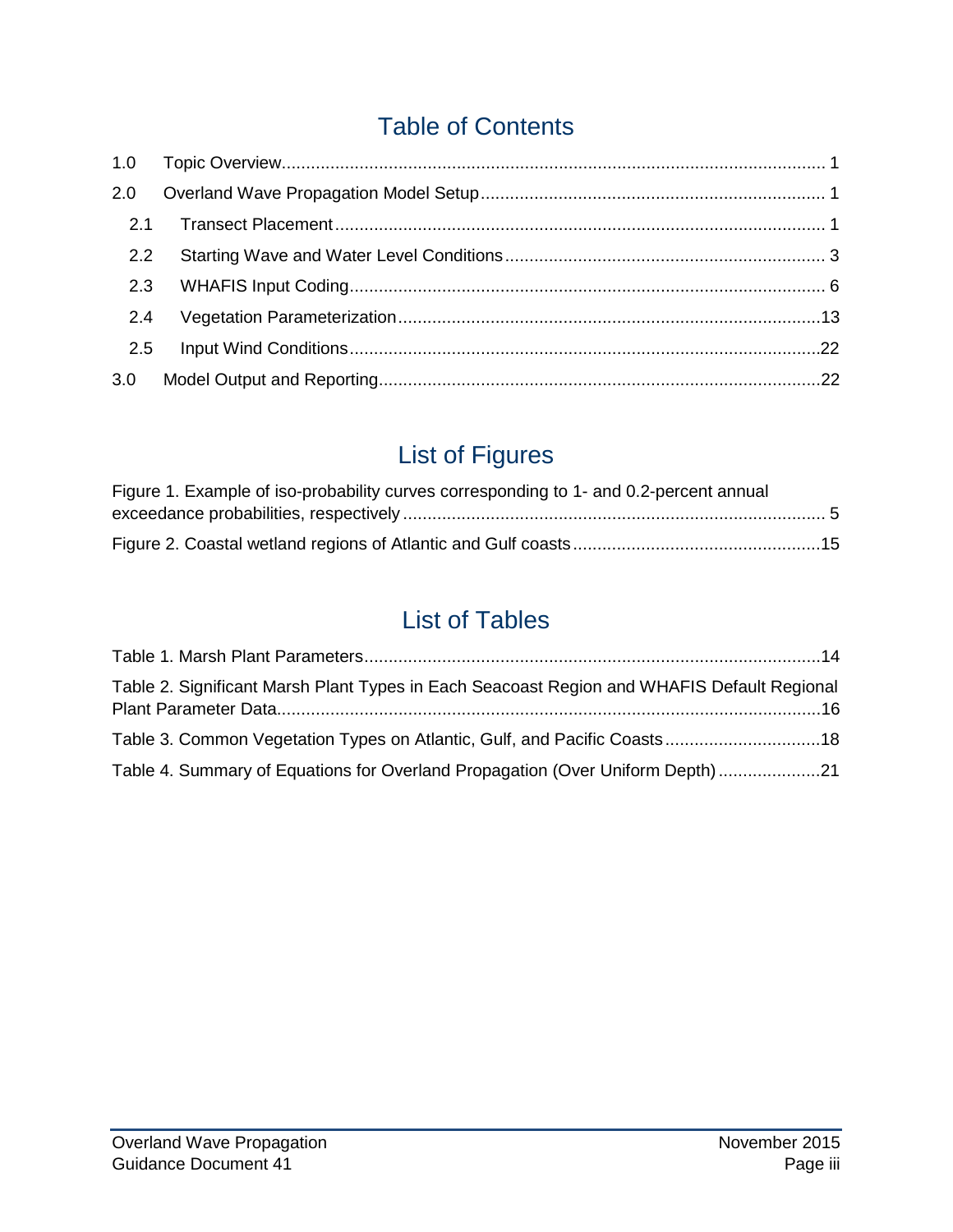### **1.0 Topic Overview**

During large storm surge events, surge and waves push inland from the natural coastline. The Base Flood Elevations (BFEs) in these inland areas is determined based on the storm surge (stillwater and wave setup), erosion, runup, and overland wave propagation. This guidance document focuses on the overland wave component. The overland wave heights are determined based on the stillwater elevations, starting wave conditions, ground elevation, and obstructions in the inland area. This is generally determined using FEMA's Wave Height Analysis for Flood Insurance Studies (WHAFIS) model. This guidance document focuses on the WHAFIS model input and interpretation of the results. Differences in the use of the model for different coasts are discussed.

## **2.0 Overland Wave Propagation Model Setup**

FEMA's Wave Height Analysis for Flood Insurance Studies (WHAFIS) model has been used extensively for FEMA flood insurance studies in coastally influenced areas and is discussed throughout this guidance document. Although testing has been done with some two-dimensional models, WHAFIS is currently the only model validated for FEMA overland wave modeling projects and will be the only model discussed in this guidance document.

WHAFIS 3.0 is available at www.fema.gov/plan/prevent/fhm/dl\_wfis3.shtm. Basic information on the use of the WHAFIS model can be found on FEMA's website [\(https://www.fema.gov/media](https://www.fema.gov/media-library/assets/documents/11563)[library/assets/documents/11563\)](https://www.fema.gov/media-library/assets/documents/11563). Details specific to FEMA coastal studies for Flood Insurance Rate Maps (FIRMs) not clearly outlined in the WHAFIS User's Manual are discussed in this guidance document. The WHAFIS program is available as a stand-alone program, or as a part of FEMA's Coastal Hazard Analysis Modeling Program (CHAMP). CHAMP 2.0 is available at [https://www.fema.gov/coastal-hazard-analysis-modeling-program-version-20.](https://www.fema.gov/coastal-hazard-analysis-modeling-program-version-20)

#### **2.1 Transect Placement**

The WHAFIS model considers the study area by representative transects. These transects are lines generally perpendicular to the shoreline where the WHAFIS model will extract the stillwater elevations, ground elevations, and obstruction information in order to step through the model analysis of the overland wave propitiation.

Transect locations must be specified by the Mapping Partner, who must also identify topographic, vegetative, and cultural features along each transect landward of the shoreline. There are no prescriptive standards for transect spacing, but transects will usually be spaced from a few hundred feet apart (where upland characteristics are highly variable or significantly developed) to a few thousand feet apart (where upland characteristics are uniform and development is sparse). Similarly, transect spacing may need to be more closely spaced on stretches of coast with significant changes in shoreline orientation. This includes all open-coast shorelines, other shorelines along large sheltered bodies of water subject to storm surge flooding (bays, sounds, and estuaries) including the Great Lakes, and other large inland water bodies. However, damaging waves are not likely to accompany storm surge flooding along portions of small tributaries leading into large coastal bodies of water, particularly where those tributaries are narrow and winding and fetches are short. Overland transects may not be required in these instances and should be evaluated by the mapping partner. Even with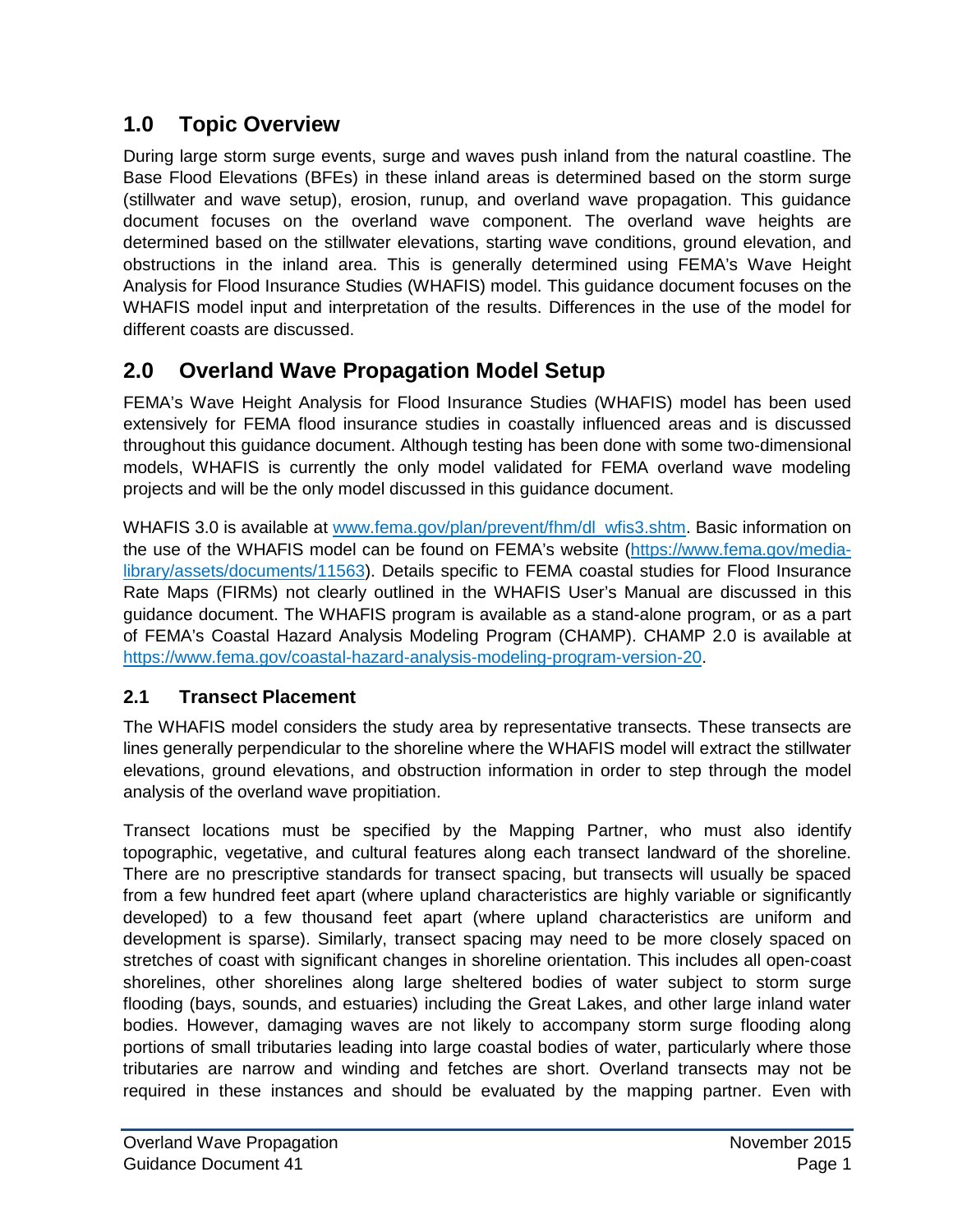relatively close spacing, transects may not be close enough to capture all the alongshore variability, and spacing transects too closely may result in irregular gutters and an increased workload, without a significant increase in map quality. However, an experienced Mapping Partner should be able to interpolate between transects using topographic, shoreline structure, land cover, and backshore development information, thereby significantly reducing the number of transects required.

Transects should be oriented in the direction that waves propagate across the 0.0-ft NGVD29 or NAVD88 (or other appropriate datum) shoreline (from water to land) during the base flood. In most instances, this results in transects approximately perpendicular to the shoreline. However, in cases where the shoreline curves or has a highly variable shape (near tidal inlets or bay mouths, or on islands, or at the ends of peninsulas and spits), waves may approach at angles that deviate significantly from the perpendicular, and some transects may be required that are not shore-perpendicular. Another consequence of curved or irregular shorelines can be crossing transects. In general, specification of crossing transects should be minimized, but some crossings may be necessary to preserve the range of possible wave approach directions in the study area. In areas where crossing transects provide conflicting modeling results, the dominate or more conservative result should be applied to mapping.

Transects used for overland wave analyses may also be used for erosion and runup analysis. Although further guidance on these topics is provided elsewhere, transect placement for combined purposed is highlighted here. In areas where wave runup might be significant, the proper location of transects is governed by variations in beach morphology (e.g., barred versus unbarred profiles, dune versus no-dune, bluff versus dune) and surf zone beach slope. On coasts with sand dunes, the Mapping Partner should site transects according to major variations in the dune geometry (e.g., dune crest elevation and the dune volume per unit length of shoreline) and the upland characteristics. In areas where dissipation of wave heights in inundated areas may be most significant in the computation of flood hazards, the Mapping Partner should base transect locations on variations in topography and land cover (i.e., buildings, vegetation, and other factors) that can influence wave transformation. The Mapping Partner may choose to site a separate transect at each flood protection structure.

Many sheltered water bodies have irregular shorelines, changing profile characteristics (e.g., wetland, beach/dune, bluff, and various armored profiles), and variable upland development patterns. These factors may dictate a reduced transect spacing (down to a few hundred feet in places) and may require many more transects than might be used along an open coast shoreline of the same overall length. It is not possible in most sheltered water flood studies to place transects close enough to capture all of the alongshore variability. However, an experienced Mapping Partner should be able to interpolate between transects using topographic, shoreline structure, land cover, and backshore development information, thereby significantly reducing the number of transects required.

Ultimately, transect specification requires a balance between representing coastal flood and severe wave conditions in developed upland areas (or other upland areas of interest) and available resources. In some cases, multiple analyses may be required and conducted; in other cases, a single analysis based on the dominant flood source and associated wave conditions may be performed. If good judgment is exercised in placing required transects, the Mapping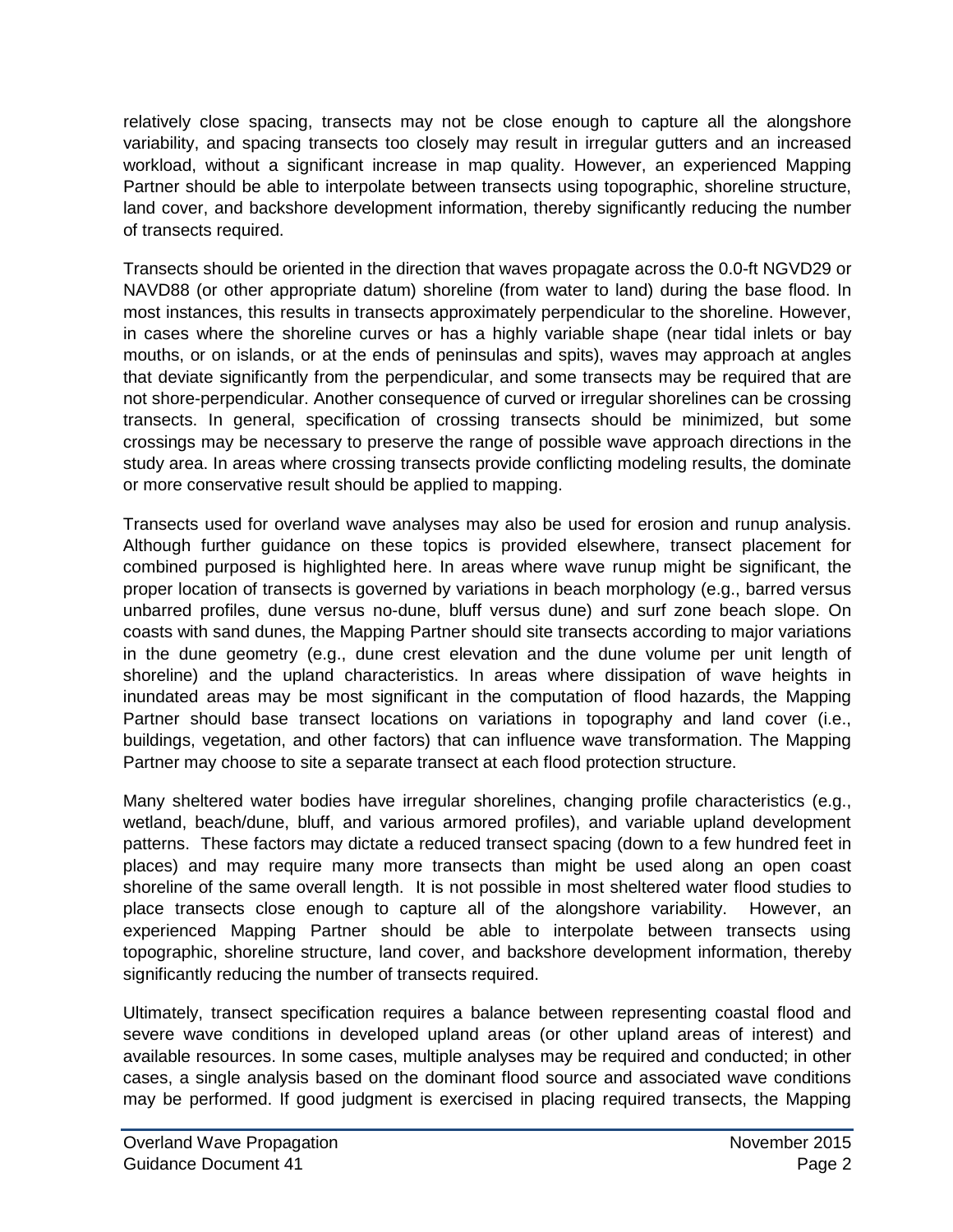Partner will avoid excessive interpolation of BFEs between transects, while also avoiding unnecessary study effort.

#### **2.2 Starting Wave and Water Level Conditions**

Each transect of the WHAFIS model needs starting wave height, wave period, and stillwater elevation (SWEL) data. The Mapping Partner will have to make this determination based on wave generation and fetch conditions.

WHAFIS can compute an incident wave height at the seaward end of each transect. The WHAFIS-calculated incident wave height is based on the fetch provided by the Mapping Partner and does not take into account refraction, diffraction, or bottom dissipation effects. The Mapping Partner should perform separate wave transformation calculations if these effects will cause the incident wave height to depart markedly from the derived value generated by WHAFIS. Instead of using WHAFIS to determine the starting conditions, the Mapping Partner may leverage information from two-dimensional modeling efforts often developed as part of the development of the stillwater and wave setup results. In regards to starting wave conditions, care should be taken to determine that waves are reliably coming onshore for the chosen starting location whether the wave data is coming from two-dimensional models or the internal WHAFIS calculations. Guidance is not available on this topic, but Best Practices including "Best Practices To Determine Starting Wave Conditions of WHAFIS (1D) from 2D Simulations", "Extracting Starting Wave Conditions for WHAFIS from ADCIRC SWAN Simulations (Region 2)", "Starting Wave Conditions for WHAFIS when Peak Waves and Surge are not Coincident (Region 9)" area available on FEMA's Knowledge Sharing Site.

In many instances, wave heights (from other models or other sources) are provided as the significant wave height (*Hs*). However, WHAFIS requires controlling wave height (*Hc*) WHAFIS is being used within CHAMP, the program will automatically perform the conversion of *Hs* to *Hc*. If the user needs to make the conversion outside the program, for NFIP purposes,  $H_c$  is taken to be 1.6 times *Hs*.

#### **2.2.1 Atlantic and Gulf of Mexico Coasts**

On open coast Atlantic and Gulf shorelines, the typical procedure is to specify the base (1 percent-annual-chance) SWEL (including wave setup) and the *Hc* at the transect start. With more detailed storm surge studies, a spatially varying SWEL may be applied along the transect. It is generally assumed that the maximum waves occur simultaneously with the maximum surge on the open coasts; however, the Mapping Partner must research available data to determine the appropriate wave conditions to pair with the 1-percent-annual-chance SWEL elevation.

#### **2.2.2 Great Lakes Coasts**

For the Great Lakes coastal areas, the peak water level and peak wave conditions may not occur at the same time. Therefore, the recommended approach for evaluating overland wave propagation hazards with WHAFIS in the Great Lakes utilizes the joint probability method to compute the combination of wave and water-level conditions near the shoreline that are expected to generate the 1-percent-annual chance flood conditions. This method assumes that robust wave and water level data are available from hindcast modeling. The method involves first calculating the 1-percent-annual-chance-exceedance wave crest elevation based on a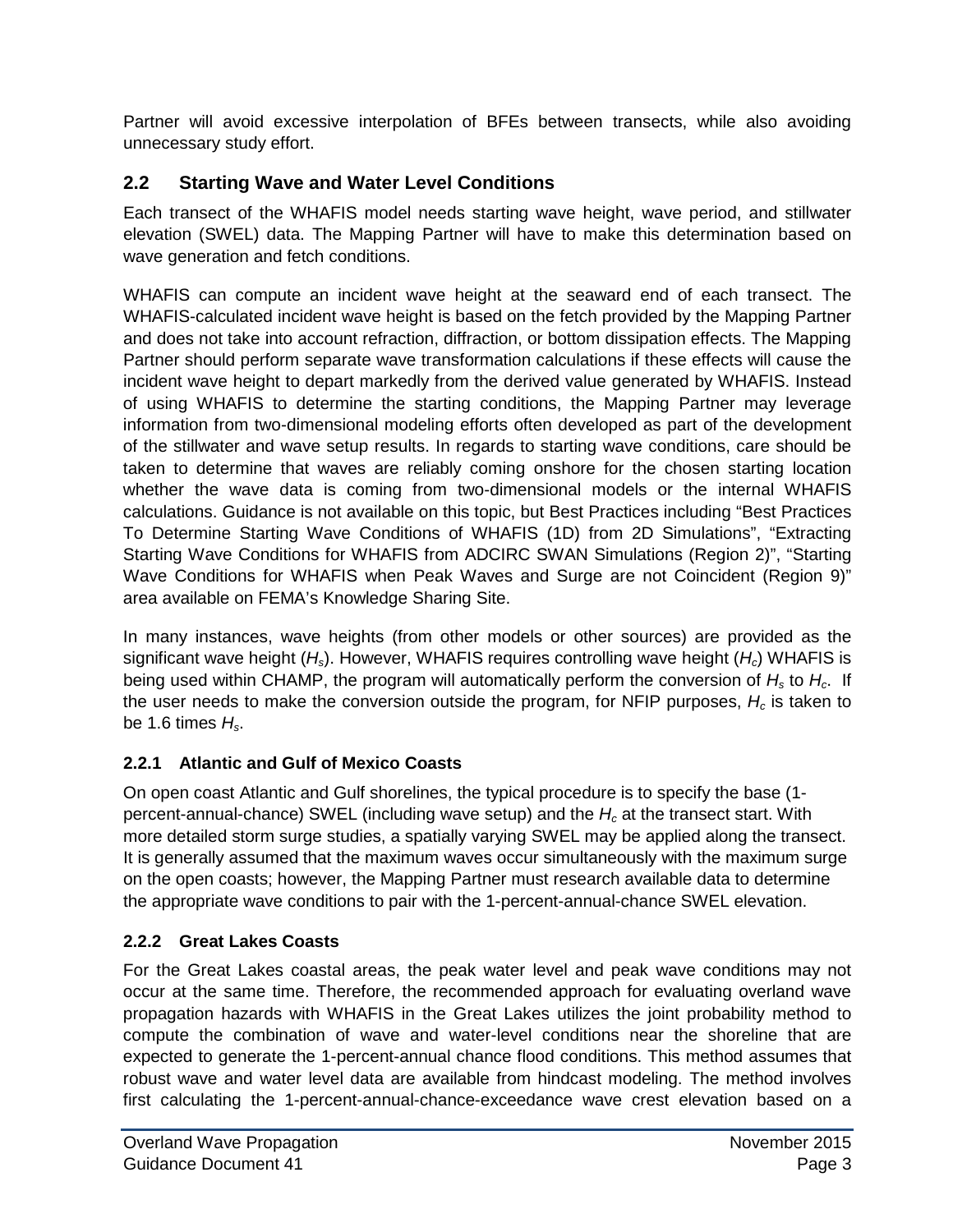statistical analysis of the maximum wave crest elevations for all storms in the composite storm set. The same is done for the stillwater levels. Then a set of effective waves and water levels is defined that creates a 1-percent-annual-chance wave crest elevation for the 1-percent-annualchance stillwater level, and that effective wave is transformed across the transect in order to facilitate mapping. Each set of wave heights and water levels will also need an erosion analysis performed to determine the input profile for WHAFIS.

The goal of the event-based approach is to use joint probability distributions in order to compute the limiting state that corresponds to the 1-percent wave crest elevation. The Mapping Partners can choose from a number of methods to compute the critical combination of parameters that generate the 1-percent wave crest elevation.

The recommended method is a simpler joint probability approach (Nadal-Caraballo et al., 2012) that closely resembles the traditional event-based approach used in Flood Risk Projects and is as follows:

For wave and water-level model results just outside the surf zone:

- Compute the marginal probability distributions of wave height  $(H_{m0})$ , wave period  $(T_o)$ , and stillwater level (*SWL*).
- Using a bivariate distribution model, compute the joint probability surfaces between wave height and wave period, and between wave height and water level, respectively.
- From the joint probability surface for water level and wave height, compute the isoprobability curve corresponding to the 1-percent joint exceedance probability (see [Figure](#page-8-0)  [1](#page-8-0)).
- Compute at least three parameter combinations along the iso-probability curve: maximum water level and associated wave height, maximum wave height and associated water level, and at least one combination with intermediate values.
- From the water-level marginal distribution, compute the 1-percent annual exceedance water level and the expected value of wave height,  $E(H_{m0})$  from the conditional probability distribution.
- From the wave height marginal distribution, compute the 1-percent annual exceedance wave height and the expected value of water level, E(*SWL*), from the conditional probability distribution.
- For all wave heights, compute the associated wave period as the expected value, E(*Tp*), from the conditional probability distribution between wave height and wave period.
- Review resultant water-level and wave condition pairings and evaluate whether any pairing can be eliminated to reduce the number of WHAFIS runs necessary. Bases for eliminating pairings include approximate duplication of another pairing, a water level that does not inundate the profile, or some other situation that can be determined a priori to not produce the most hazardous overland wave hazard among the pairings.
- Compute the eroded profile for the five or more statistical conditions from the previous steps.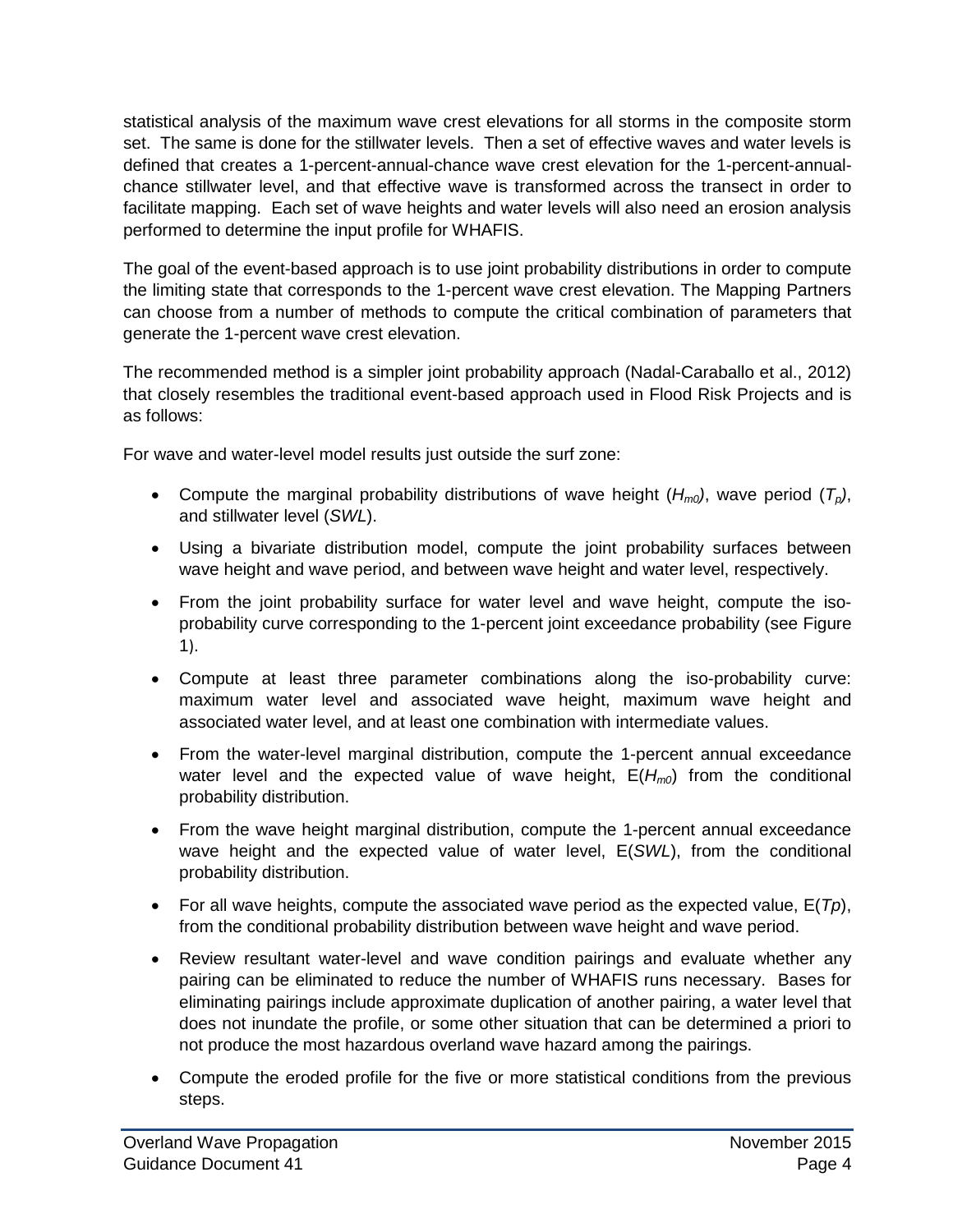- Determine the WHAFIS input for the multiple wave, water level, conditions and eroded profile from step 1. This would typically require running a 1-D surf zone dynamics model to some point near the shoreline for all cases.
- Run WHAFIS for all conditions and determine the limiting state that results in the 1 percent annual exceedance flood elevation.



<span id="page-8-0"></span>**Figure 1. Example of iso-probability curves corresponding to 1- and 0.2-percent annual exceedance probabilities, respectively**

In deepwater,  $H_{m0}$  is approximately the same as significant wave height  $(H_s)$ , but in shallow water,  $H_{m0}$  is 10 to 15 percent smaller than the  $H_{s}$ . This difference in wave height definition must be accounted for where necessary.

#### **2.2.3 Pacific Coasts**

Although overland waves are not always the dominant forces on the Pacific Coast, if the Mapping Partners wish to determine wave attenuation for gently sloping areas, WHAFIS may be used. However, to use WHAFIS for studies along the Pacific Coast, a different wind speed may be needed other than the defaults, which represent the 1-percent-annual-chance hurricane conditions for the Atlantic and Gulf Coasts. The default WHAFIS wind speeds are not accessible to the user but are hardwired into the program code. Consequently, a generalized version of WHAFIS for Pacific applications was developed, called PWHAFIS (Pacific WHAFIS), allowing the user to override the default speeds.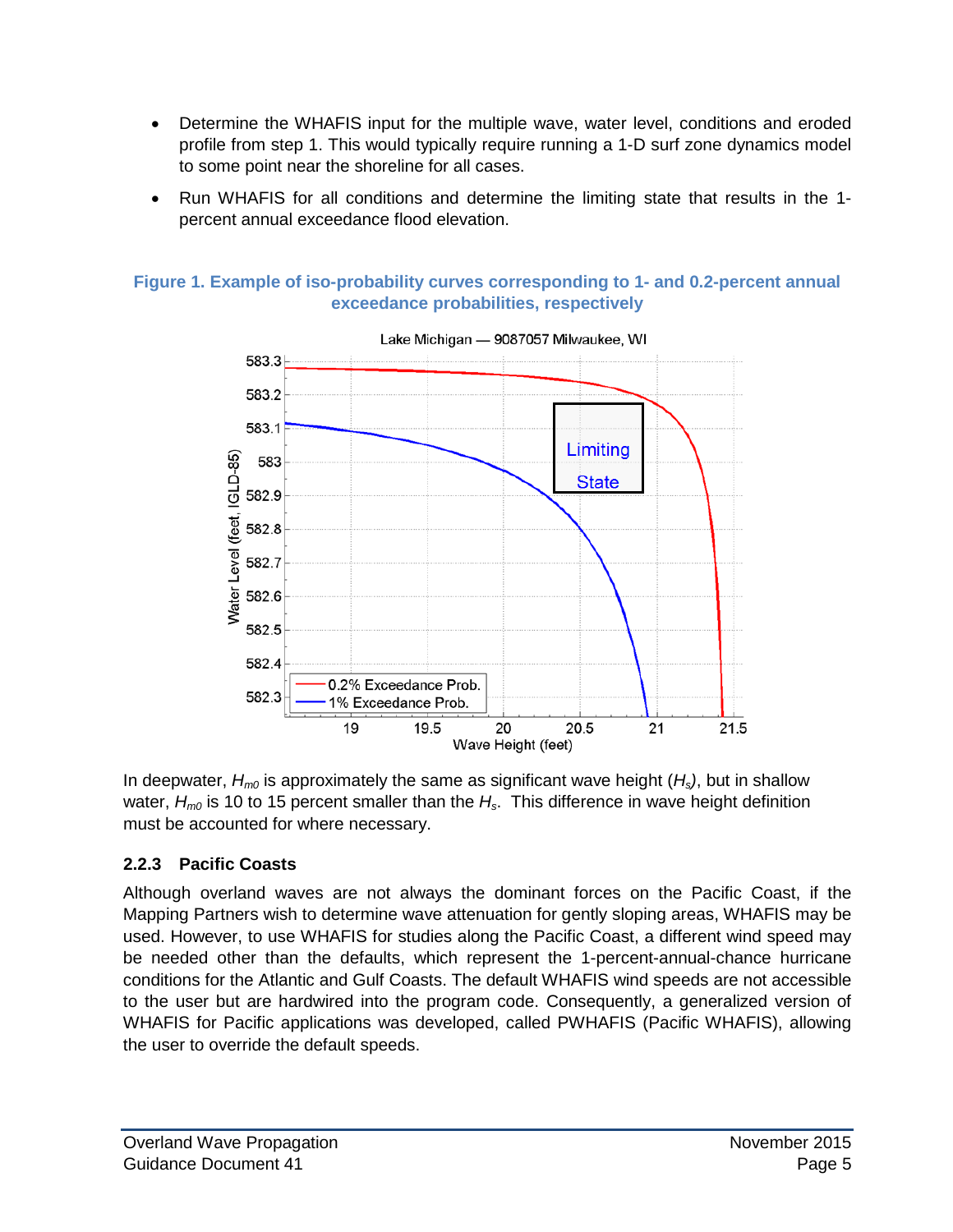#### **2.2.4 Sheltered Waters**

Along some sheltered water shorelines, locally-onshore waves may not occur in coincidence with the onshore winds, and the maximum crest elevation may not occur precisely at the time of peak stillwater level. The Mapping Partner should perform a review of computed combinations of water levels and wave heights to find the condition approximating maximum crest elevation. Unless this review indicates coincidence of the highest water level and highest wave height is unlikely to occur, it is recommended that the Mapping Partner assume that it does occur. It may also be important to determine the direction of waves at the time of maximum surge. Some Best Practices associated with this topic have been developed and are referenced in the main body of Section 2.2.

#### **2.3 WHAFIS Input Coding**

The WHAFIS program works by dividing each transect into segments, each representing a continuous open fetch or a single obstruction. Fetches are flooded areas with no obstruction, while obstructions include dunes, manmade barriers, buildings, and vegetation. The Mapping Partner should subdivide the fetches at points where the ground elevation changes abruptly, in the transition area of changing SWELs, and in areas with changing obstructions. The Mapping Partner should subdivide obstructions into smaller segments at the transect's seaward edge to model the wave dissipation more accurately.

The Mapping Partner should enter the necessary data using different line types, each describing a certain type of fetch or obstruction, are listed as follows:

- The Initial Elevation (IE) line describes the initial overwater fetch and the initial SWELs.
- The Inland Fetch (IF) and Overwater Fetch (OF) lines define the endpoint stationing and the elevation of inland and overwater fetches, respectively.
- Obstructions are categorized either as buildings (BU line), rigid vegetation (VE line), marsh vegetation (VH and MG lines), dunes or other natural or manmade elongated barriers (DU line), or areas where the ground elevation is greater than the base SWEL (AS line).
- The End of Transect (ET) line requires no data but indicates the end of the input data.

Each line has an alphanumeric field describing the type of input for that line, followed by 10 numeric fields describing the parameters.

To ensure proper modeling, the Mapping Partner should enter all segments of each transect either as fetches or obstructions, with one input line used for each fetch or obstruction segment. The first two columns of each line identify the type of fetch or obstruction. The remaining 78 columns consist of one field of six columns followed by nine fields of eight columns. The Mapping Partner should right-justify the numbers in any data field only if no decimal point is used. Decimal points are permitted but not required. The endpoint of one fetch or obstruction is the beginning of the next. The first two numeric fields of each line are used to read in the stationing (measured in feet from the beginning of transect) and elevation (in feet) of the endpoint. The last two fields used on each line are for entering new SWELs. An interpolation is performed within a transect segment starting at the closest station with an input SWEL. This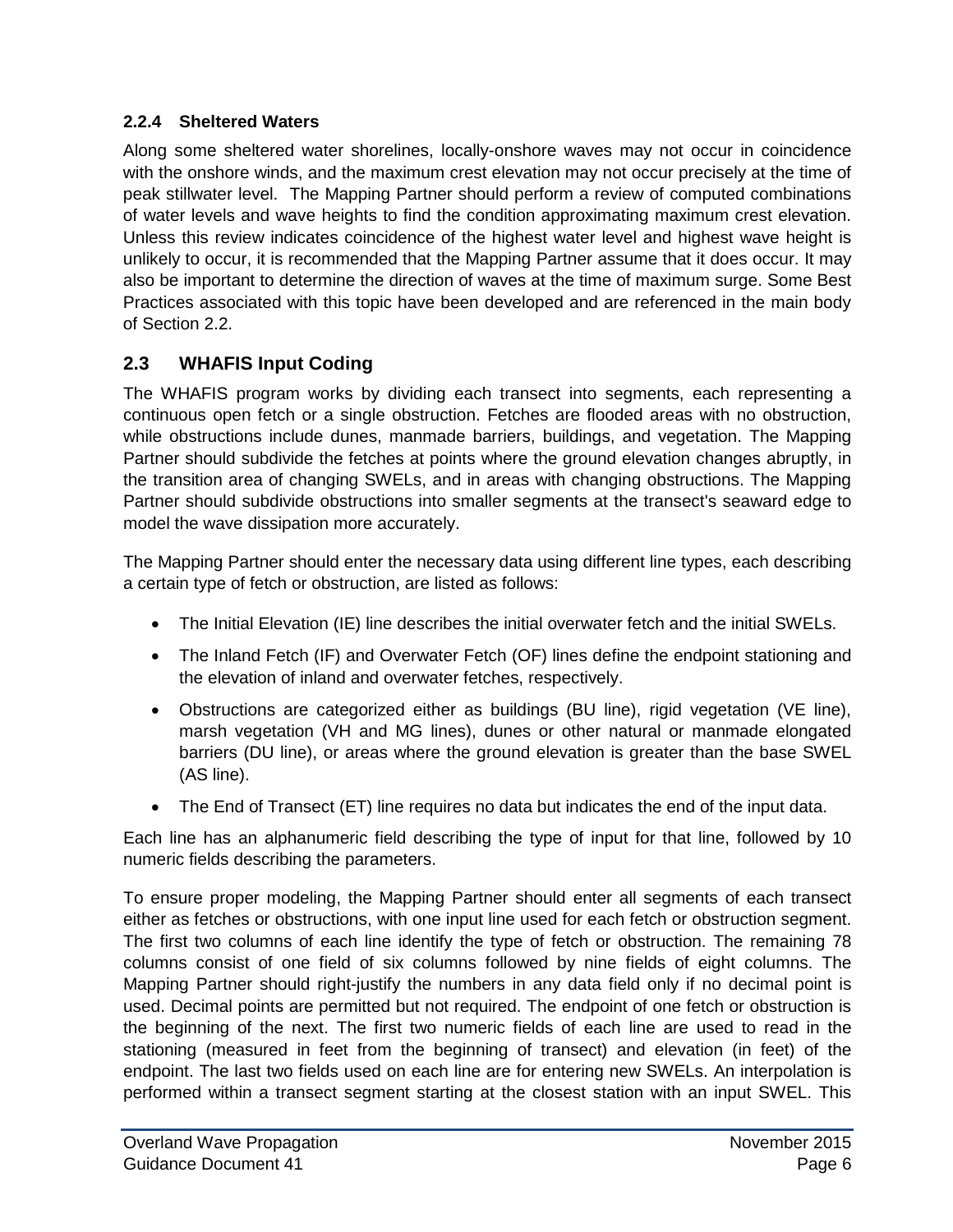interpolation uses the new SWEL input at the endpoint of the segment, and the SWEL input at a previous segment. If these fields are blank or zero, the SWELs remain unchanged.

The input data requirements are summarized below for each line type. The Title line must be the first line, followed by the IE line, followed by any combination of the various fetch and obstruction lines. The ET line must be the last card entered for the transect. A blank line must follow to signify the end of the run. If multiple transects are being run, the Title line for the next transect will follow the blank line. All units are in feet unless otherwise specified.

#### TITLE Line (Title)

This line is required and must be the first input line.

| <b>Data Field</b> | <b>Columns</b> | <b>Contents of Data Fields</b>             |
|-------------------|----------------|--------------------------------------------|
|                   | $1 - 2$        | <b>Blank</b>                               |
| $1 - 10$          | $3 - 80$       | Title information centered about column 40 |

#### **IE Line (Initial Elevations)**

This line is required and must be the second line. It is used to begin a transect at the shoreline and to compute the wave height arising through the overwater fetch.

| <b>Data Field</b> | <b>Columns</b> | <b>Contents of Data Fields</b>                                                                                                                                                   |
|-------------------|----------------|----------------------------------------------------------------------------------------------------------------------------------------------------------------------------------|
| 0                 | $1 - 2$        | IE                                                                                                                                                                               |
|                   | $3 - 8$        | Stationing of endpoint of initial overwater fetch, in feet (zero at<br>beginning of transect)                                                                                    |
| 2                 | $9 - 16$       | Ground elevation at endpoint in feet (usually zero at beginning<br>of transect)                                                                                                  |
| 3                 | $17 - 24$      | Overwater fetch length (miles), if wave condition is to be<br>calculated. Values of 24 miles or greater yield identical results.                                                 |
| 4                 | 25-32          | 10-percent-annual-chance SWEL in feet                                                                                                                                            |
| 5                 | $33 - 40$      | 1-percent-annual-chance SWEL in feet                                                                                                                                             |
| 6                 | 41-48          | Initial wave height in feet; a blank or zero causes a default to a<br>calculated wave height                                                                                     |
| 7                 | 49-56          | Initial wave period (seconds); a blank or zero causes a default<br>to a calculated wave period. The period is usually the most<br>convenient wave specification for open coasts. |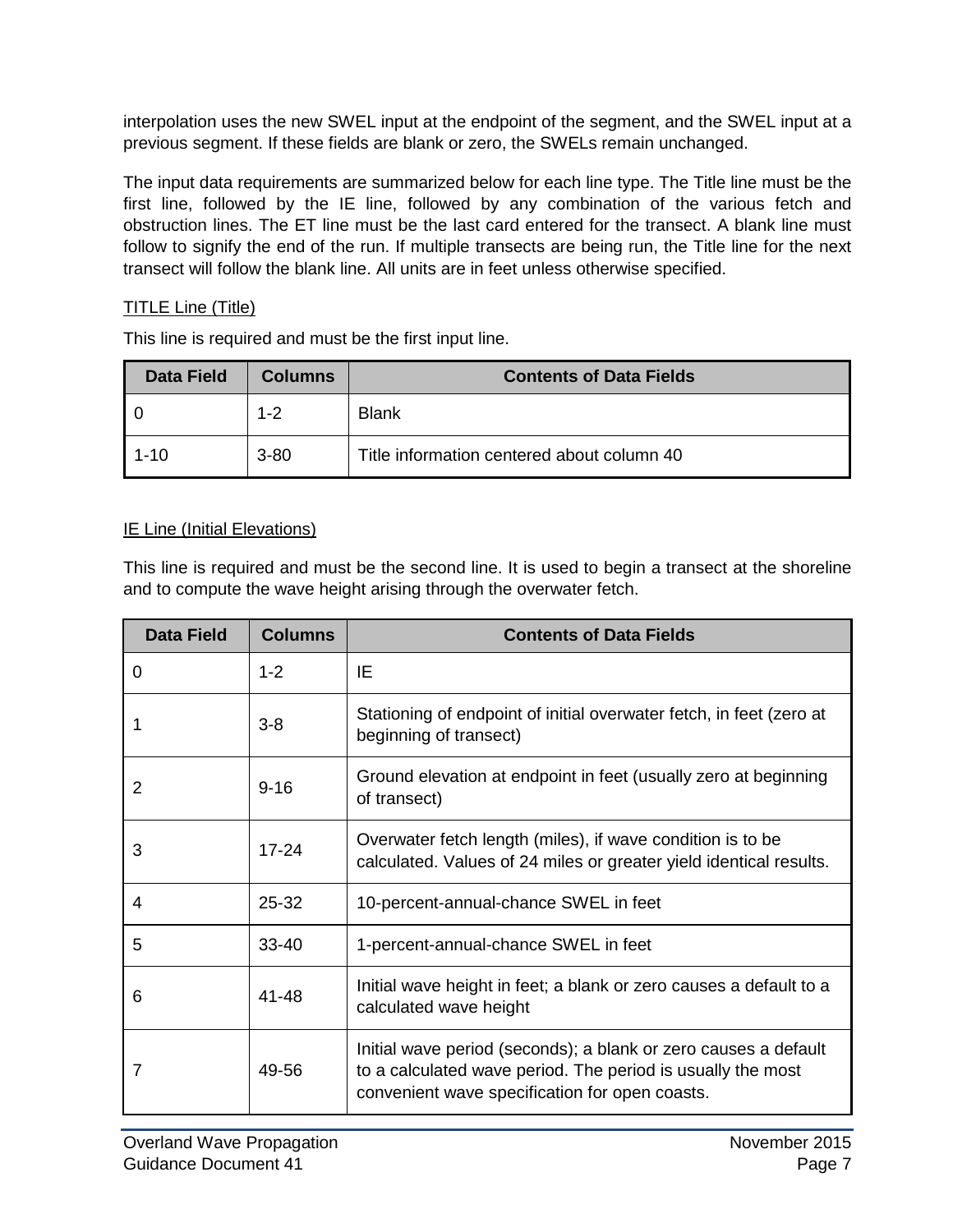| Data Field | <b>Columns</b> | <b>Contents of Data Fields</b> |
|------------|----------------|--------------------------------|
| $8 - 10$   | 57-80          | Not used                       |

#### AS Line (Above Surge)

This line is used to identify the endpoint of an area with a ground elevation greater than the 1-percent-annual-chance SWEL (such as a high dune or other land mass). It is used when the ground surface temporarily rises above the 1-percent-annual-chance SWEL. The line immediately preceding the AS line must enter the stationing and elevation of the point at which the ground elevation first equals the 1-percent-annual-chance SWEL. The SWEL on the inland side may differ from the SWEL on the seaward side. The ground elevation entered on the AS line must equal the SWEL that applies to the inland side of the land mass. Computer calculations will be terminated if a ground elevation greater than the 1-percent-annual-chance SWEL is encountered.

| <b>Data Field</b> | <b>Columns</b> | <b>Contents of Data Fields</b>                                                                                            |
|-------------------|----------------|---------------------------------------------------------------------------------------------------------------------------|
| 0                 | $1 - 2$        | AS                                                                                                                        |
|                   | $3 - 8$        | Stationing at endpoint, in feet, of area above 1-percent-annual-<br>chance SWEL                                           |
| 2                 | $9 - 16$       | Ground elevation in feet at endpoint                                                                                      |
| 3                 | $17 - 24$      | A blank or zero indicates no change to the 10-percent-annual-<br>chance SWEL; otherwise new 10-percent-annual-chance SWEL |
| 4                 | $25 - 32$      | A blank or zero indicates no change to the 1-percent-annual-<br>chance SWEL; otherwise new 1-percent-annual-chance SWEL   |
| $5 - 10$          | 33-80          | Not used                                                                                                                  |

#### BU Line (Buildings)

This line enters information needed to compute wave dissipation at each group of buildings.

| <b>Data Field</b> | <b>Columns</b> | <b>Contents of Data Fields</b>                         |
|-------------------|----------------|--------------------------------------------------------|
|                   | $1 - 2$        | BU                                                     |
|                   | $3-8$          | Stationing of endpoint, in feet, of group of buildings |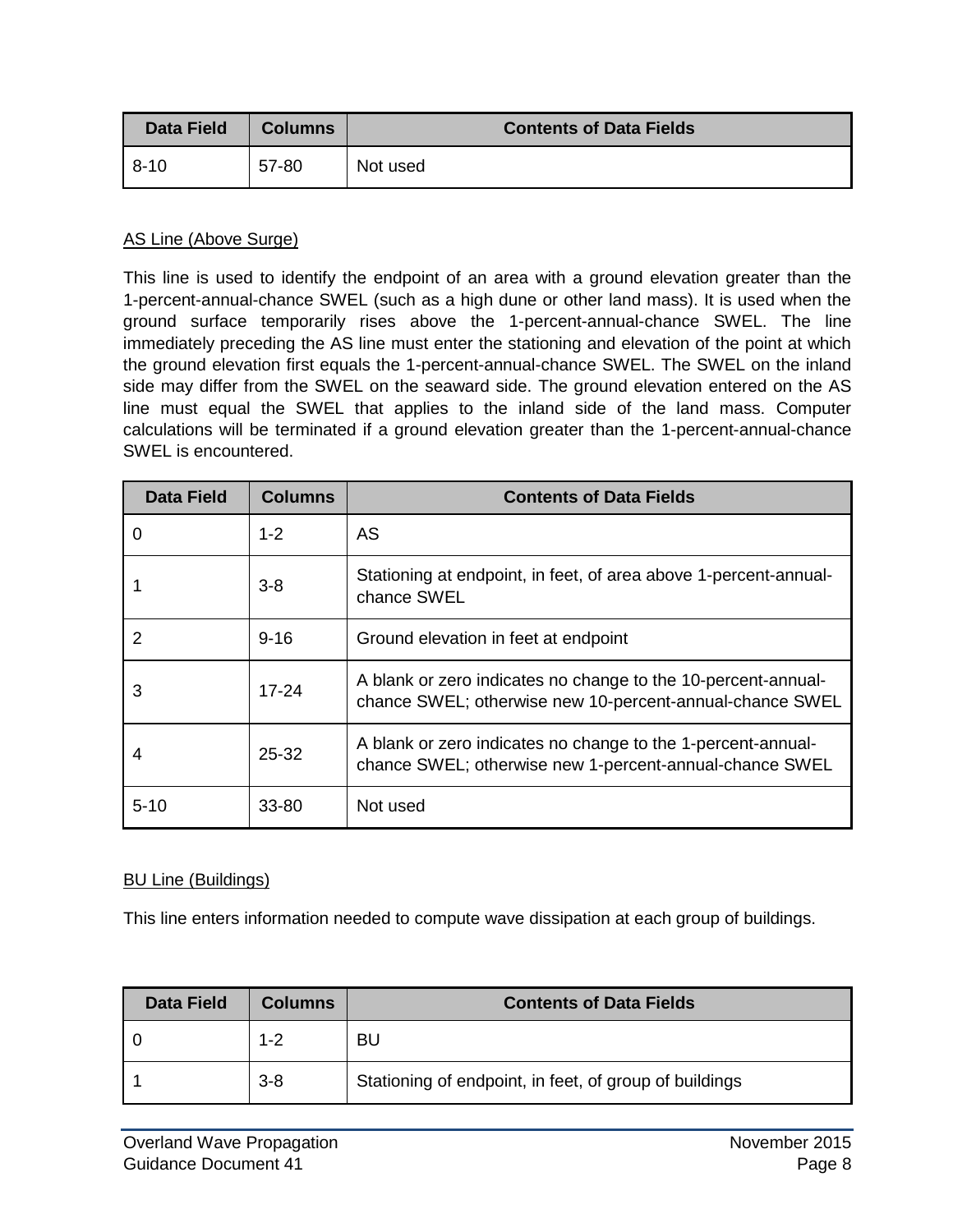| <b>Data Field</b> | <b>Columns</b> | <b>Contents of Data Fields</b>                                                                                        |
|-------------------|----------------|-----------------------------------------------------------------------------------------------------------------------|
| 2                 | $9 - 16$       | Ground elevation at endpoint, in feet                                                                                 |
| 3                 | $17 - 24$      | Ratio of open space between buildings to total transverse width<br>of developed area                                  |
| 4                 | $25 - 32$      | Number of rows of buildings                                                                                           |
| 5                 | $33 - 40$      | A blank or zero indicates no change to 10-percent-annual-<br>chance SWEL; otherwise new 10-percent-annual-chance SWEL |
| 6                 | 41-48          | A blank or zero indicates no change to 1-percent-annual-<br>chance SWEL; otherwise new 1-percent-annual-chance SWEL   |
| $7 - 10$          | 49-80          | Not used                                                                                                              |

#### DU Line (Dune)

This line enters information necessary to compute wave dissipation over flooded sand dunes and other natural or manmade elongated barriers (such as levees and seawalls).

| <b>Data Field</b> | <b>Columns</b> | <b>Contents of Data Fields</b>                                                                                              |
|-------------------|----------------|-----------------------------------------------------------------------------------------------------------------------------|
| 0                 | $1 - 2$        | DU                                                                                                                          |
|                   | $3 - 8$        | Stationing at top of dune or barrier, in feet                                                                               |
| $\overline{2}$    | $9 - 16$       | Elevation at top of dune or barrier, in feet                                                                                |
| 3                 | $17 - 24$      | A blank or zero indicates a dune or other natural barrier; any<br>other number indicates a seawall or other manmade barrier |
| 4                 | 25-32          | A blank or zero indicates no change to 10-percent-annual-<br>chance SWEL; otherwise new 10-percent-annual-chance SWEL       |
| 5                 | $33 - 40$      | A blank or zero indicates no change to 1-percent-annual-<br>chance SWEL; otherwise new 1-percent-annual-chance SWEL         |
| $6 - 10$          | 41-80          | Not used                                                                                                                    |

#### IF Line (Inland Fetch)

This line enters the parameters necessary to compute wave regeneration through somewhat sheltered fetches and over shallow inland water bodies. The IF regeneration is computed using a sustained windspeed of 60 mph.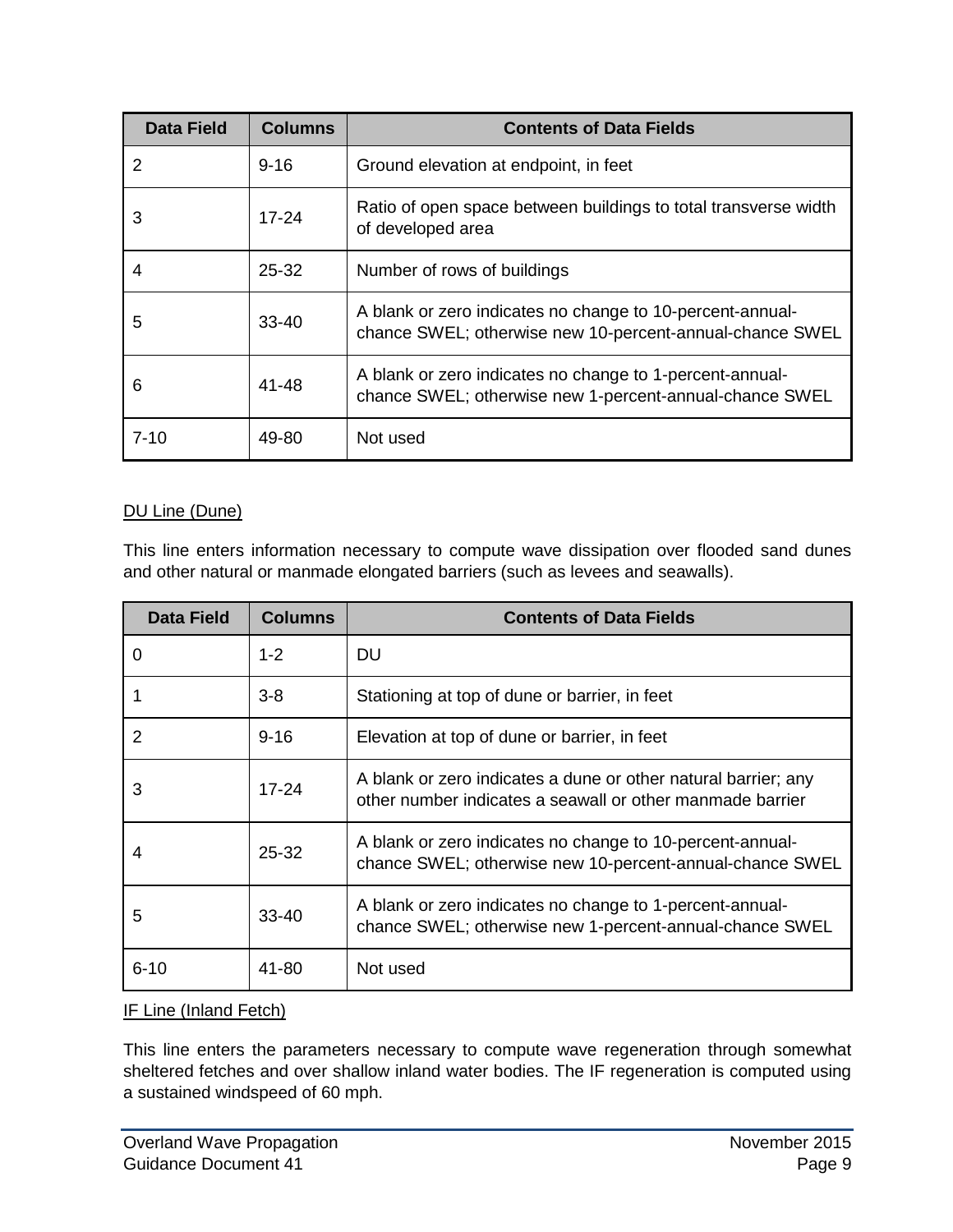| <b>Data Field</b> | <b>Columns</b> | <b>Contents of Data Fields</b>                                                                                        |
|-------------------|----------------|-----------------------------------------------------------------------------------------------------------------------|
| 0                 | $1 - 2$        | IF                                                                                                                    |
|                   | $3 - 8$        | Stationing at endpoint of fetch, in feet                                                                              |
| $\overline{2}$    | $9 - 16$       | Ground elevation at endpoint, in feet                                                                                 |
| 3                 | $17 - 24$      | A blank or zero indicates no change to 10-percent-annual-<br>chance SWEL; otherwise new 10-percent-annual-chance SWEL |
|                   | 25-32          | A blank or zero indicates no change to 1-percent-annual-<br>chance SWEL; otherwise new 1-percent-annual-chance SWEL   |
| $5 - 10$          | 33-80          | Not used                                                                                                              |

#### OF Line (Overwater Fetch)

This line enters the parameters necessary to compute wave regeneration over large bodies of water (such as large lakes or bays) using a sustained windspeed of 80 mph. If an inland body of water is sheltered and has a depth of 10 feet or less, the IF line calling for reduced windspeed may be used.

| <b>Data Field</b> | <b>Columns</b> | <b>Contents of Data Fields</b>                                                                                            |
|-------------------|----------------|---------------------------------------------------------------------------------------------------------------------------|
| 0                 | $1 - 2$        | <b>OF</b>                                                                                                                 |
|                   | $3 - 8$        | Stationing at endpoint of fetch, in feet                                                                                  |
| 2                 | $9 - 16$       | Ground elevation at endpoint, in feet                                                                                     |
| 3                 | $17 - 24$      | A blank or zero indicates no change to the 10-percent-annual-<br>chance SWEL; otherwise new 10-percent-annual-chance SWEL |
| 4                 | $25 - 32$      | A blank or zero indicates no change to 1-percent-annual-<br>chance SWEL; otherwise new 1-percent-annual-chance SWEL       |
| $5 - 10$          | $33 - 80$      | Not used                                                                                                                  |

#### VE Line (Vegetation)

This line enters parameters necessary to compute wave dissipation due to rigid vegetation stands. See Section 2.4 for additional information on coding with the VE card.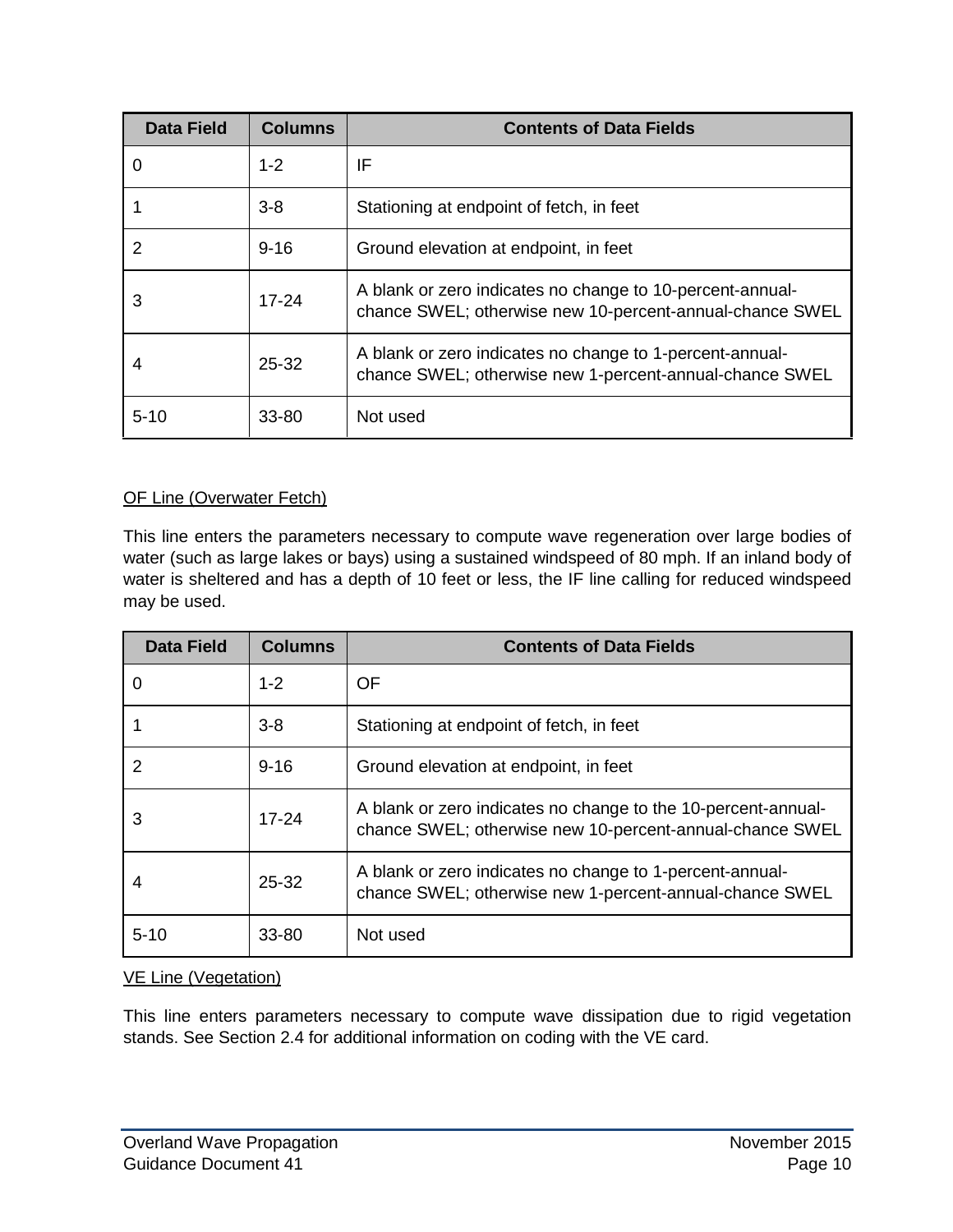| <b>Data Field</b> | <b>Columns</b> | <b>Contents of Data Fields</b>                                                                                        |
|-------------------|----------------|-----------------------------------------------------------------------------------------------------------------------|
| 0                 | $1 - 2$        | <b>VE</b>                                                                                                             |
| 1                 | $3 - 8$        | Stationing at endpoint of vegetation, in feet                                                                         |
| 2                 | $9 - 16$       | Ground elevation at endpoint, in feet                                                                                 |
| 3                 | $17 - 24$      | Mean effective diameter of equivalent circular cylinder, in feet                                                      |
| 4                 | 25-32          | Average actual height of vegetation, in feet                                                                          |
| 5                 | 33-40          | Average horizontal spacing between plants, in feet                                                                    |
| 6                 | $41 - 48$      | Drag coefficient; a blank or zero, causes a default to 1.0                                                            |
| 7                 | 49-56          | A blank or zero indicates no change to 10-percent-annual-<br>chance SWEL; otherwise new 10-percent-annual-chance SWEL |
| 8                 | 57-64          | A blank or zero indicates no change to 1-percent-annual-<br>chance SWEL; otherwise new 1-percent-annual-chance SWEL   |
| $9 - 10$          | 65-80          | Not used                                                                                                              |

#### VH Line (Vegetation Header for Marsh Grass)

Marsh grass is often part of a plant community that may consist of several types. The VH line is used to enter data that apply to all plant types modeled in the transect segment. To enter data for each plant type, MG lines for each plant type must follow the VH line. See Section 2.4 for additional information on coding with the VH card.

| <b>Data Field</b> | <b>Columns</b> | <b>Contents of Data Fields</b>                                                                   |  |  |  |
|-------------------|----------------|--------------------------------------------------------------------------------------------------|--|--|--|
|                   | $1 - 2$        | <b>VH</b>                                                                                        |  |  |  |
|                   | $3 - 8$        | Stationing at endpoint of marsh vegetation segment, in feet                                      |  |  |  |
| 2                 | $9 - 16$       | Ground elevation at endpoint, in feet                                                            |  |  |  |
| 3                 | $17 - 24$      | Regp, number of the primary seacoast region for default plant<br>parameters. See Figure D.2.7-3. |  |  |  |
|                   | 25-32          | Wtp, weighting factor for the primary seacoast region                                            |  |  |  |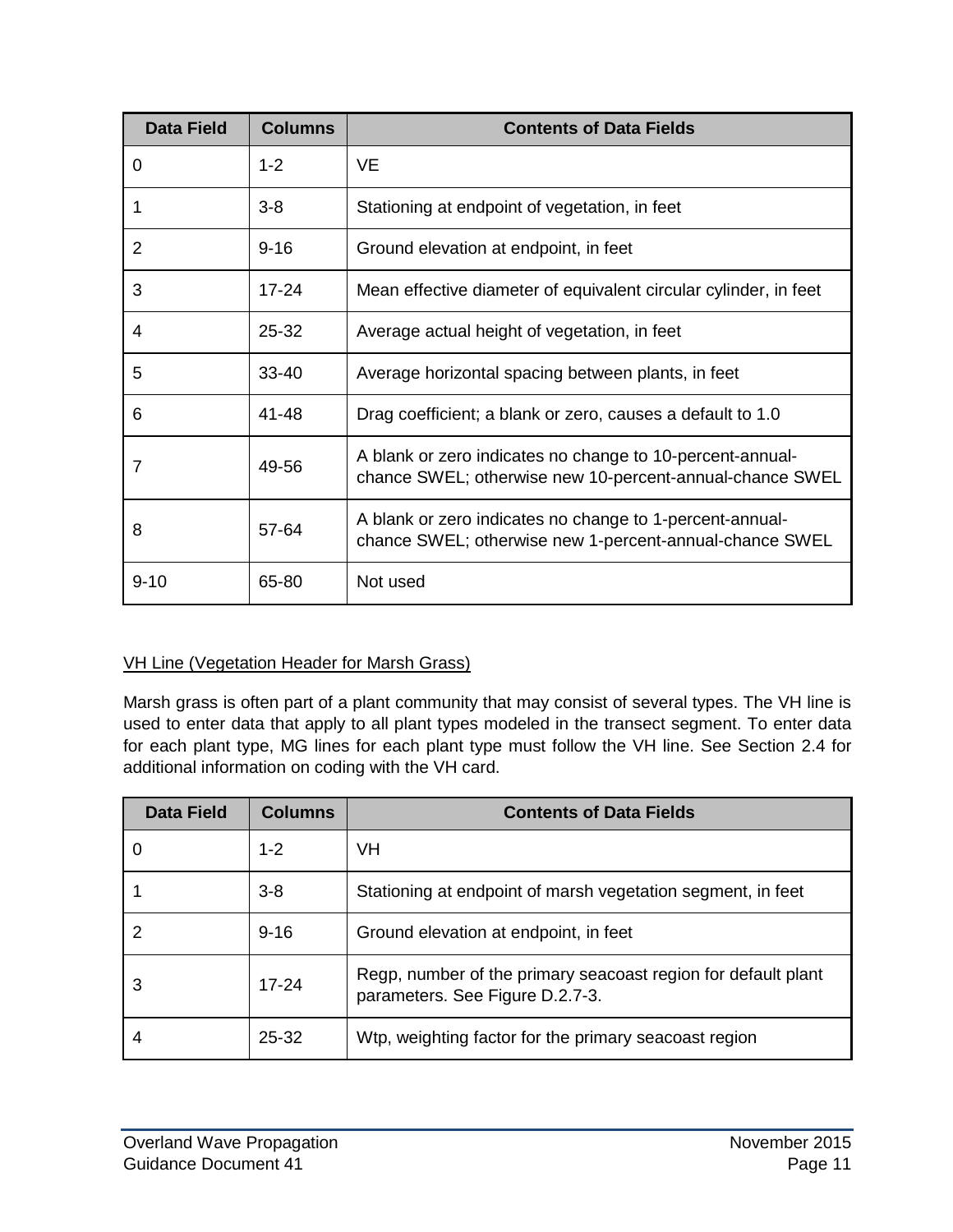| <b>Data Field</b> | <b>Columns</b> | <b>Contents of Data Fields</b>                                                                                                                                                                                                       |
|-------------------|----------------|--------------------------------------------------------------------------------------------------------------------------------------------------------------------------------------------------------------------------------------|
| 5                 | 33-40          | Regs, number of secondary seacoast region. See Figure D.2.7-<br>3                                                                                                                                                                    |
| 6                 | 41-48          | Np1, number of plant types; range is 1 to 10, inclusive. One MG<br>line is required for each plant type.                                                                                                                             |
|                   | 49-56          | A blank or zero indicates no change to the 10-percent-annual-<br>chance SWEL; otherwise new 10-percent-annual-chance SWEL                                                                                                            |
| 8                 | 57-64          | A blank or zero indicates no change to the 1-percent-annual-<br>chance SWEL; otherwise new 1-percent-annual-chance SWEL                                                                                                              |
| 9                 | 65-72          | Not used                                                                                                                                                                                                                             |
| 10                | 73-80          | This field is for overriding the default method of averaging flood<br>hazard factors in A Zones; if 1 in column 80, averaging process<br>begins or ends at end of vegetation segment; otherwise, default<br>averaging method is used |

#### MG Line (Marsh Grass)

This line is used to enter data for a particular plant type. The first MG line must be preceded by a VH line. See Section 2.4 for additional information on coding with the MG card including default values.

| <b>Data Field</b> | <b>Columns</b> | <b>Contents of Data Fields</b>                                                                                                                                                    |
|-------------------|----------------|-----------------------------------------------------------------------------------------------------------------------------------------------------------------------------------|
| 0                 | $1 - 2$        | MG                                                                                                                                                                                |
|                   | $5 - 8$        | Marsh plant type abbreviation (see Table D.2.7-2)                                                                                                                                 |
| 2                 | $9 - 16$       | CD, effective drag Coefficient; default value is 0.1                                                                                                                              |
| 3                 | $17 - 24$      | Fcov, decimal fraction of vegetated area to be covered by this<br>plant type; a blank or zero causes a default to be calculated so<br>that each plant type is represented equally |
|                   | 25-32          | h, mean unflexed height of stem (feet); for marsh plants, the<br>inflorescence is not included                                                                                    |
| 5                 | $33 - 40$      | N, number of plants per square foot                                                                                                                                               |
| 6                 | 41-48          | D1, base stem diameter (inches)                                                                                                                                                   |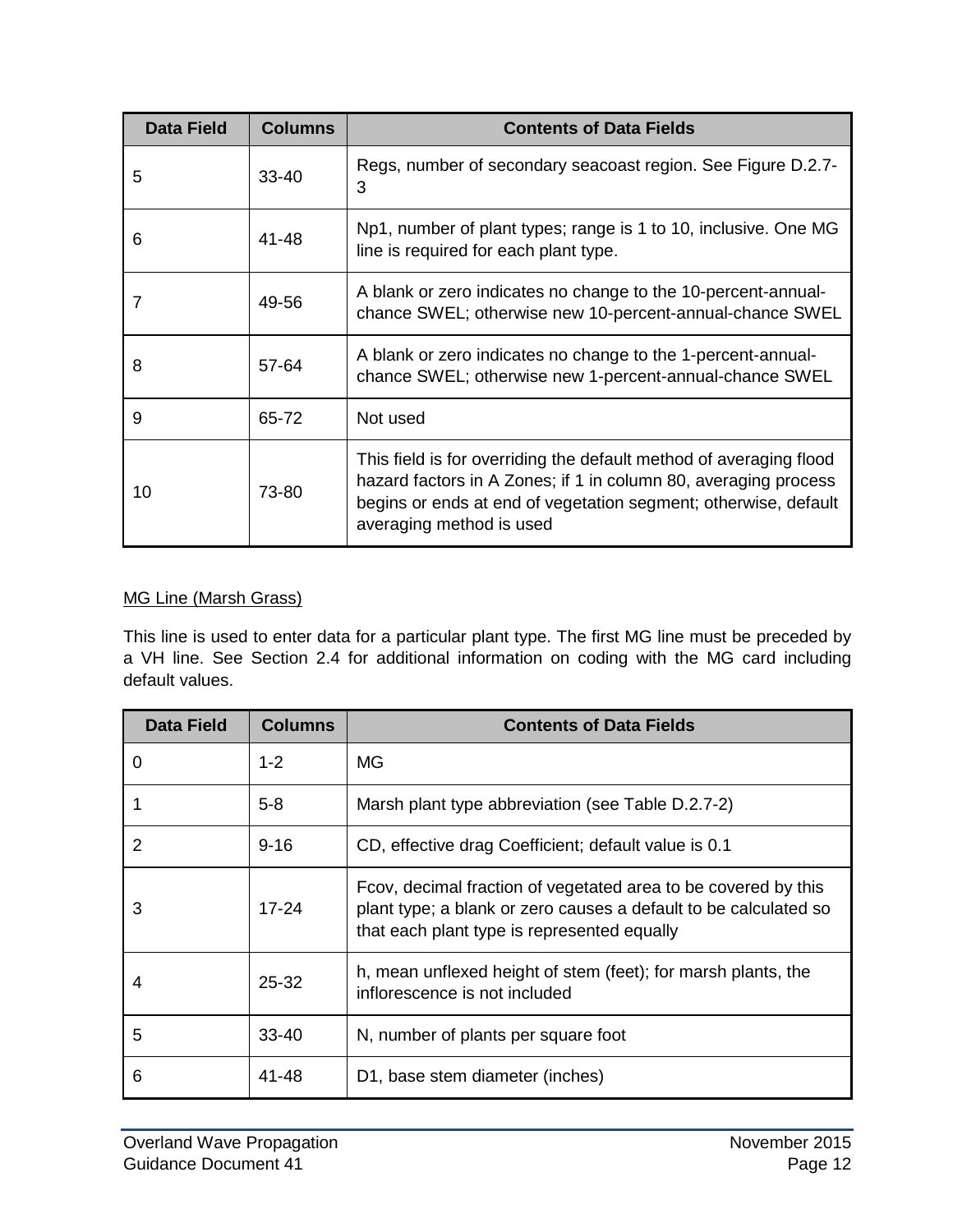| <b>Data Field</b> | <b>Columns</b> | <b>Contents of Data Fields</b>                                                                     |  |  |  |
|-------------------|----------------|----------------------------------------------------------------------------------------------------|--|--|--|
|                   | 49-56          | D2, midstem diameter (inches)                                                                      |  |  |  |
| 8                 | 57-64          | D3, top stem diameter (inches)                                                                     |  |  |  |
| 9                 | 65-72          | CAb, ratio of the total frontal area of cylindrical part of leaves to<br>frontal area of main stem |  |  |  |
| 10                | 73-80          | Not used                                                                                           |  |  |  |

#### **ET Line (End of Transect)**

This line is required and must be the last card, because it identifies the end of input for the transect.

| <b>Data Field</b> | <b>Columns</b> | <b>Contents of Data Fields</b> |  |  |  |  |
|-------------------|----------------|--------------------------------|--|--|--|--|
| l 0               | $1 - 2$        | Е.                             |  |  |  |  |
| $3 - 10$          | $3 - 80$       | Not used                       |  |  |  |  |

#### **2.4 Vegetation Parameterization**

The WHAFIS model includes representation of two types of vegetation: one for rigid vegetation such as trees and one for marsh grass vegetation (that is flexible and oscillates with wave action). The WHAFIS model input parameters are discussed in the sections below. Additional information on alternative ways to determine wave dissipation by vegetation for the Pacific Coast is discussed in Section [2.4.3](#page-20-0) of this guidance document.

#### **2.4.1 Atlantic and Gulf of Mexico Coast**

For the areas of rigid vegetation located on the transect, the required input values are the drag coefficient, C<sub>D</sub>; mean wetted height, *h*; mean effective diameter, *D*; and mean horizontal spacing, *b*. The Mapping Partner shall obtain representative values for *h*, *D*, and *b* from representative field surveys.

For marsh vegetation, a more complicated specification is required for completeness. The eight parameters used to describe the dissipational properties of a specific type are explained in [Table 1.](#page-17-0) However, WHAFIS incorporates considerable basic information on eight common types of seacoast marsh plants found in the Atlantic and Gulf of Mexico coasts, and the information can be used by specifying geographical regions as shown in [Figure 2.](#page-17-1)

If the site is near a regional border, the likely plant parameters can be interpolated using an input weighting factor. Although the South Texas region has insignificant amounts of marsh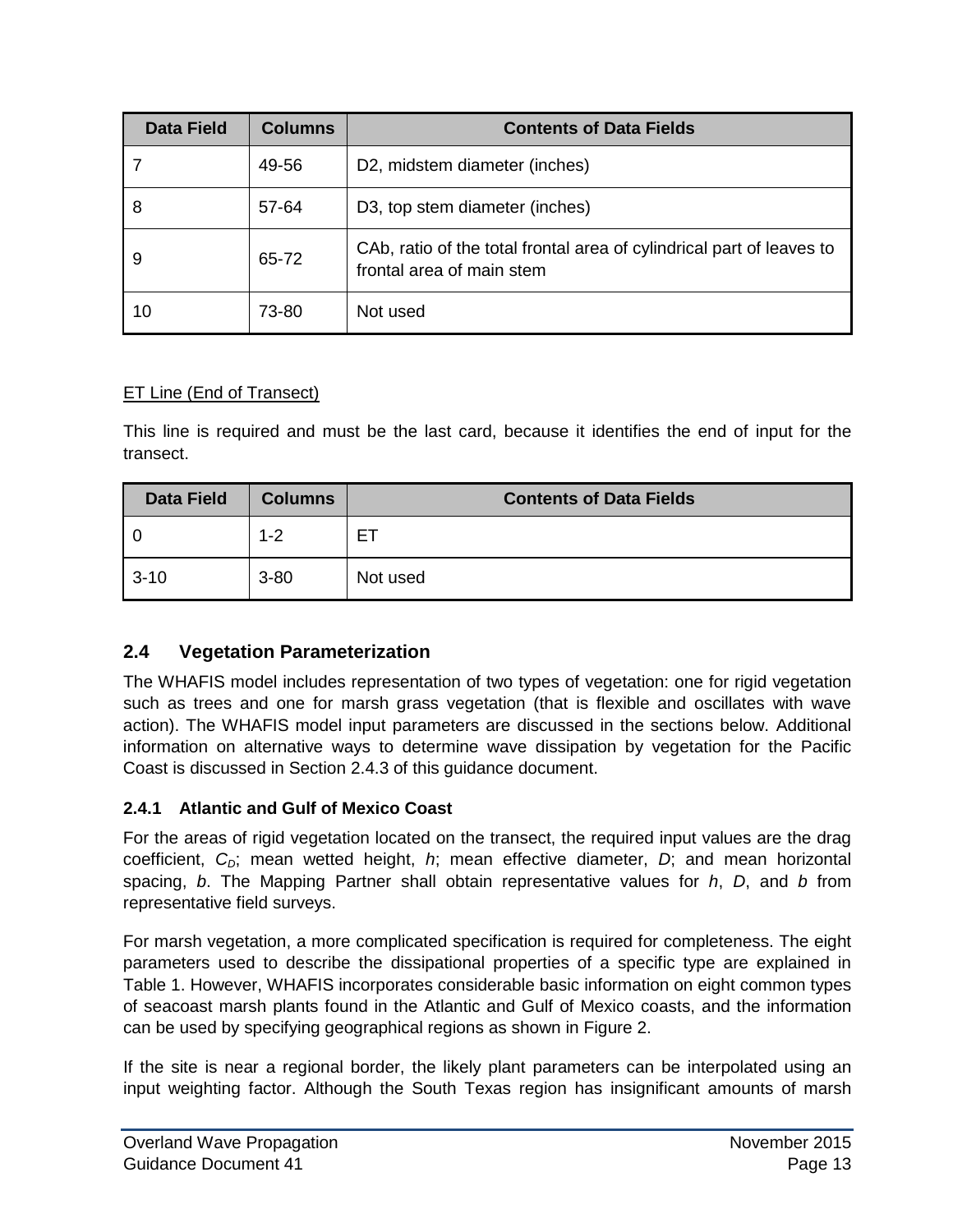grass, it is included for use in spatial interpolation. Climate affects the geographic range of each marsh plant type, so that some plant types are not found in all regions. [Table 2](#page-19-0) lists the significant plant types in each region, where the term "significant" refers to the plant types that occur in large enough patches (at least 10,000 square feet) to significantly affect waves. For marsh plants, simply the coastal wetland region, plant type, and area or percentage of coverage may be specified. Given this information, WHAFIS will supply default values for the other marsh plant parameters appropriate to the site.

Following the identification of the marsh plant types present, the area and fraction of coverage,  $F_{cov}$ , for each plant type must be calculated. The total area of marsh vegetation coverage is determined for each transect. The different types of vegetation within this area usually occur in patches.  $F_{cov}$  is defined for each plant type as the ratio of the patch area for that type to the total marsh area. Using the above data, a fairly good determination can be made of the plant types present, but an attempt should be made to confirm these plant types. Local, county, or State officials may provide some assistance, and a site visit is recommended. If a plant type not listed in the table is used, then appropriate data must be developed for the marsh grass parameters.

<span id="page-17-1"></span><span id="page-17-0"></span>

| <b>Parameter</b> | <b>Explanation</b>                                                                                                                                                                                                             |
|------------------|--------------------------------------------------------------------------------------------------------------------------------------------------------------------------------------------------------------------------------|
| $\mathrm{C_{D}}$ | Effective drag coefficient. Includes effects of plant flexure and<br>modification of the flow velocity distribution. Default value is 0.1,<br>usually appropriate for marsh plants without strong evidence to the<br>contrary. |
| $F_{cov}$        | Fraction of coverage. A default value is calculated by the program so<br>that each plant type in the transect is represented equally, and the<br>sum of the coverage for the plant types is equal to 1.0.                      |
| h.               | Unflexed stem height (feet). The stem height does not include the<br>flowering head of the plant, the inflorescence.                                                                                                           |
| N                | Number density. Expressed as plants per square foot. The<br>relationship to the average spacing between plants, b, can be<br>expressed as $N = 1/b^2$ .                                                                        |
| $D_1$            | Base stem diameter (inches). Default value may be determined from<br>stem height and regression equations built into the program.                                                                                              |
| $D_2$            | Midstem diameter (inches). Default value may be determined from<br>plant type and base stem diameter.                                                                                                                          |
| $D_3$            | Top stem diameter (inches), at the base of the inflorescence. Default<br>value may be determined from plant type and base stem diameter.                                                                                       |
| CA <sub>b</sub>  | Ratio of the total frontal area of the cylindrical portion of the leaves to<br>the frontal area of the stem below the inflorescence. Default value<br>may be determined from the plant type.                                   |

#### **Table 1. Marsh Plant Parameters**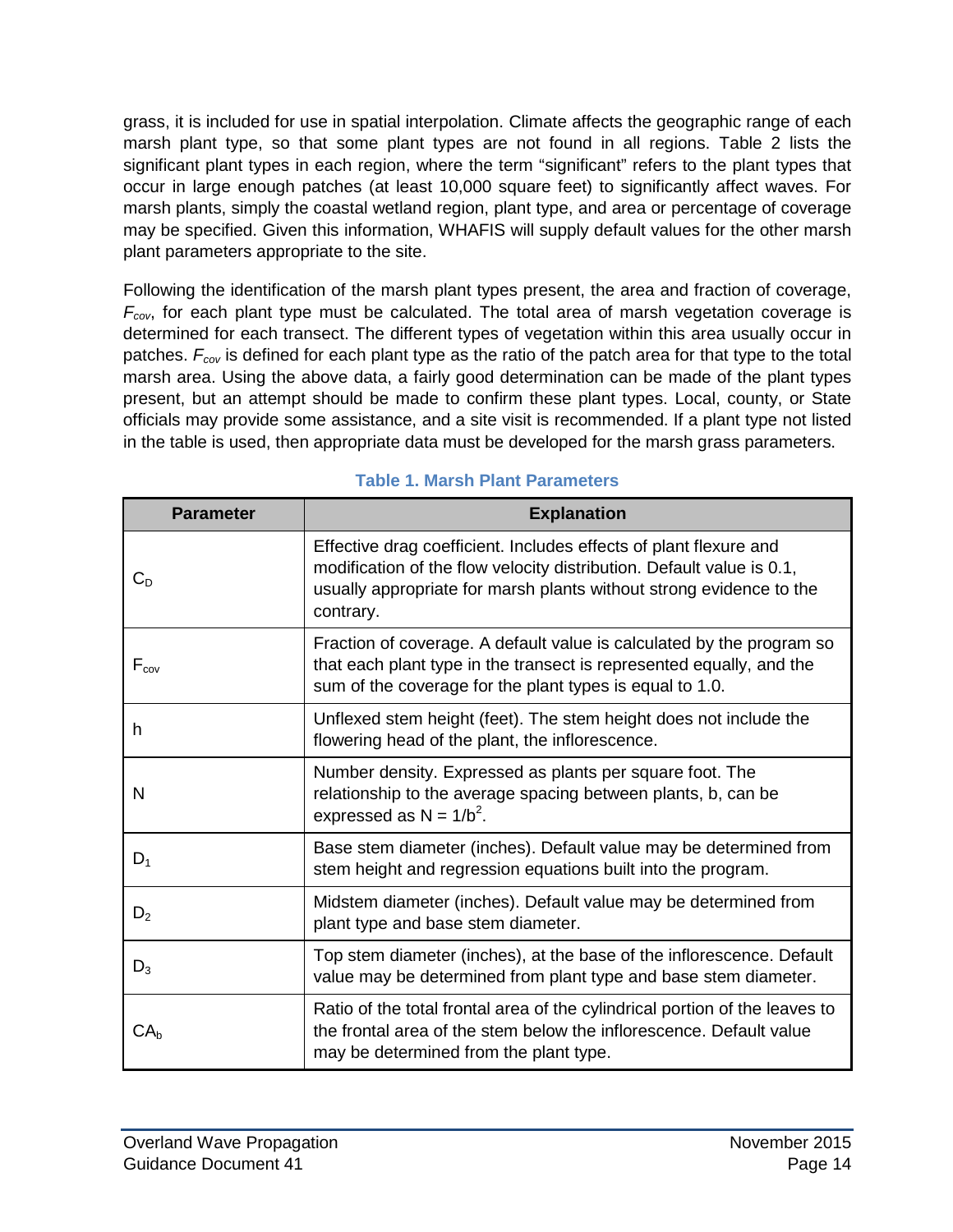

**Figure 2. Coastal wetland regions of Atlantic and Gulf coasts**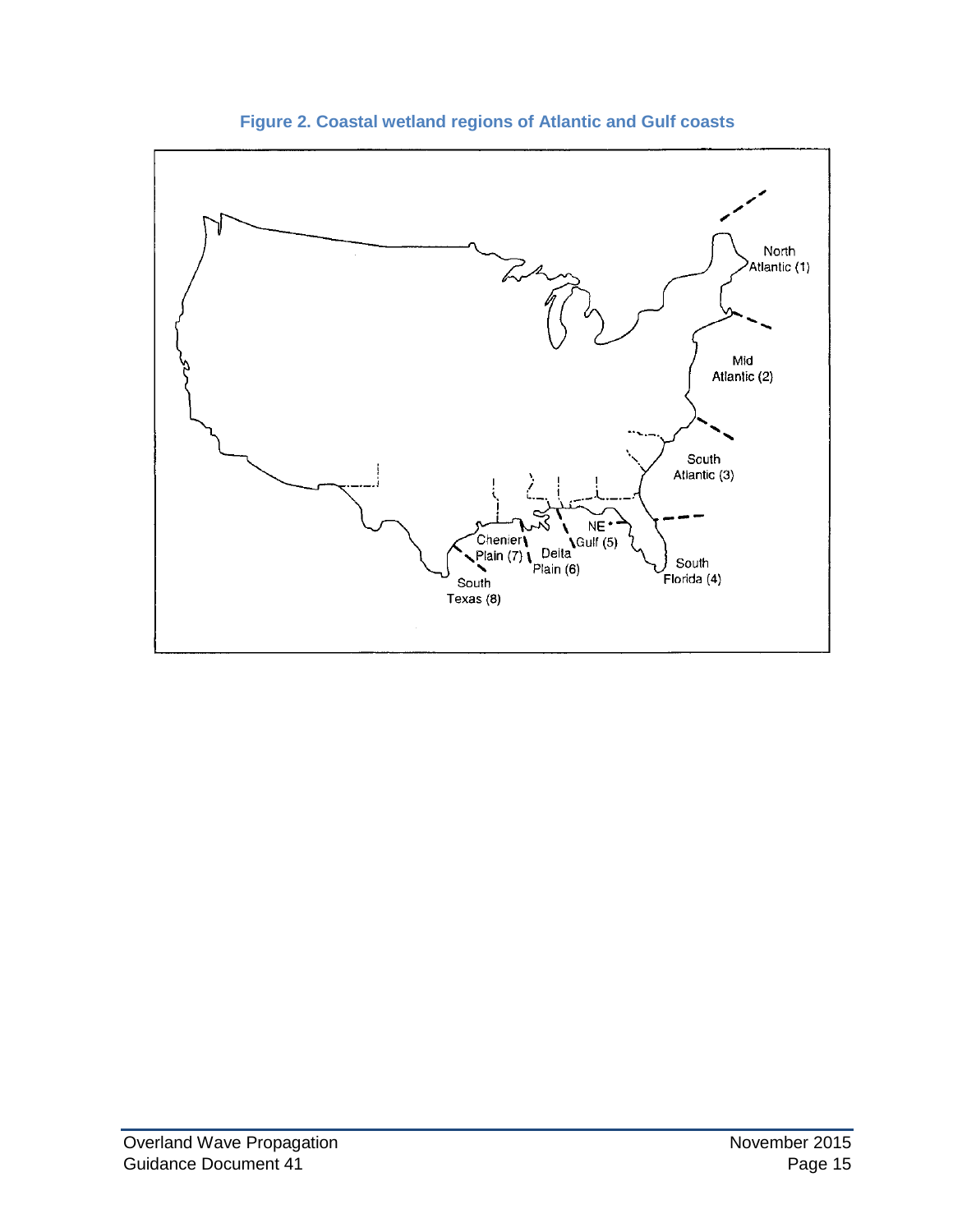<span id="page-19-0"></span>

| <b>REGION NO.</b>                                                                                       | 1                                                                                                     | $\overline{2}$             | $\overline{3}$                        | $\overline{4}$                 | 5                                                                                                     | $6\phantom{1}6$              | $\overline{7}$                 | 8                            |
|---------------------------------------------------------------------------------------------------------|-------------------------------------------------------------------------------------------------------|----------------------------|---------------------------------------|--------------------------------|-------------------------------------------------------------------------------------------------------|------------------------------|--------------------------------|------------------------------|
| <b>REGION NAME:</b>                                                                                     | <b>NORTH</b><br><b>ATLANTIC</b>                                                                       | MID-<br><b>ATLANTIC</b>    | <b>SOUTH</b><br><b>ATLANTIC</b>       | <b>SOUTH</b><br><b>FLORIDA</b> | <b>NORTHEASTERN</b><br><b>GULF</b>                                                                    | <b>DELTA</b><br><b>PLAIN</b> | <b>CHENIER</b><br><b>PLAIN</b> | <b>SOUTH</b><br><b>TEXAS</b> |
| Cladium jamaicense<br>(saw grass - CLAD)                                                                | ---                                                                                                   |                            |                                       | $7.50(+)$<br>0.0656<br>6       | 6.00(2)<br>0.0260<br>6                                                                                |                              |                                |                              |
| Distichlis spicata<br>(salt grass - DIST)                                                               | ---                                                                                                   | 0.78(1)<br>0.0039<br>211   | 1.00(1)<br>0.038<br>243               | $1.00(+)$<br>0.0038<br>248     | ---                                                                                                   | 1.08(4)<br>0.0035<br>102     | $1.08(+)$<br>0.0035<br>102     | ---                          |
| Juncus gerardi<br>(balck grass - JUNM)                                                                  | 1.23(1)<br>0.0042<br>300                                                                              | $1.23(+)$<br>0.0042<br>300 |                                       |                                |                                                                                                       |                              |                                |                              |
| Juncus roemerianus<br>(black needlerush -<br>JUNR)                                                      | $---$                                                                                                 | $2.95(+)$<br>0.0095<br>147 | $\overline{2.95}(+)$<br>0.0095<br>147 |                                | 2.95(3)<br>0.0095<br>147                                                                              | 3.00(4)<br>0.0106<br>83      | $2.95(+)$<br>0.0095<br>147     |                              |
| Spartina alterniflora<br>(medium saltmeadow<br>cordgrass - SALM)                                        | 1.39(1)<br>0.0184<br>45                                                                               | 1.06(1)<br>0.0103<br>36    | 1.63(1)<br>0.0141<br>12               | $1.63(+)$<br>0.0141<br>12      |                                                                                                       | 1.67(4)<br>0.0141<br>21      | 2.62(5)<br>0.0211<br>16        |                              |
| Spartina alterniflora (tall<br>saltmeadow cordgrass -<br>SALT)                                          | 1.86(1)<br>0.0175<br>37                                                                               | 2.21(1)<br>0.0169<br>18    | 3.20(1)<br>0.0183<br>10               | $3.20(+)$<br>0.0183<br>10      |                                                                                                       | 3.20(4)<br>0.0183<br>10      | $3.20(+)$<br>0.0183<br>10      |                              |
| Spartina cynosuroides<br>(big cordgrass – SCYN)                                                         | $---$                                                                                                 | ---                        | $8.29(+)$<br>0.0492<br>6              | ---                            |                                                                                                       | 4.00(4)<br>0.0267            | ---                            |                              |
| Spartina patens<br>(saltmeadow grass -<br>SPAT)                                                         | 1.03(1)<br>0.0025<br>409                                                                              | 0.85(1)<br>0.0019<br>327   | 1.65(1)<br>0.0019<br>236              |                                | 2.58(2)<br>0.0026<br>236                                                                              | 1.88(4)<br>0.0016<br>333     | $1.88(+)$<br>0.0019<br>333     |                              |
| Data arranged in vertical triplets:<br>h, stem height below inflorescence (ft)<br>D, base diameter (ft) | Parenthetical references indicate data source:<br>1 = Hardisky and Reimold, 1977<br>$2 = Monte, 1983$ |                            |                                       |                                | 4 = Hopkinson, Gosselink, Parrondo, 1980<br>5 = Turner and Gosselink, 1975<br>$+$ = Extrapolated Data |                              |                                |                              |

**Table 2. Significant Marsh Plant Types in Each Seacoast Region and WHAFIS Default Regional Plant Parameter Data**

N, number density  $(ft^{-1})$ 

) 3 = Kruczynski, Subrahmanyam, Drake, 1978 --- = Insignificant amounts of plant type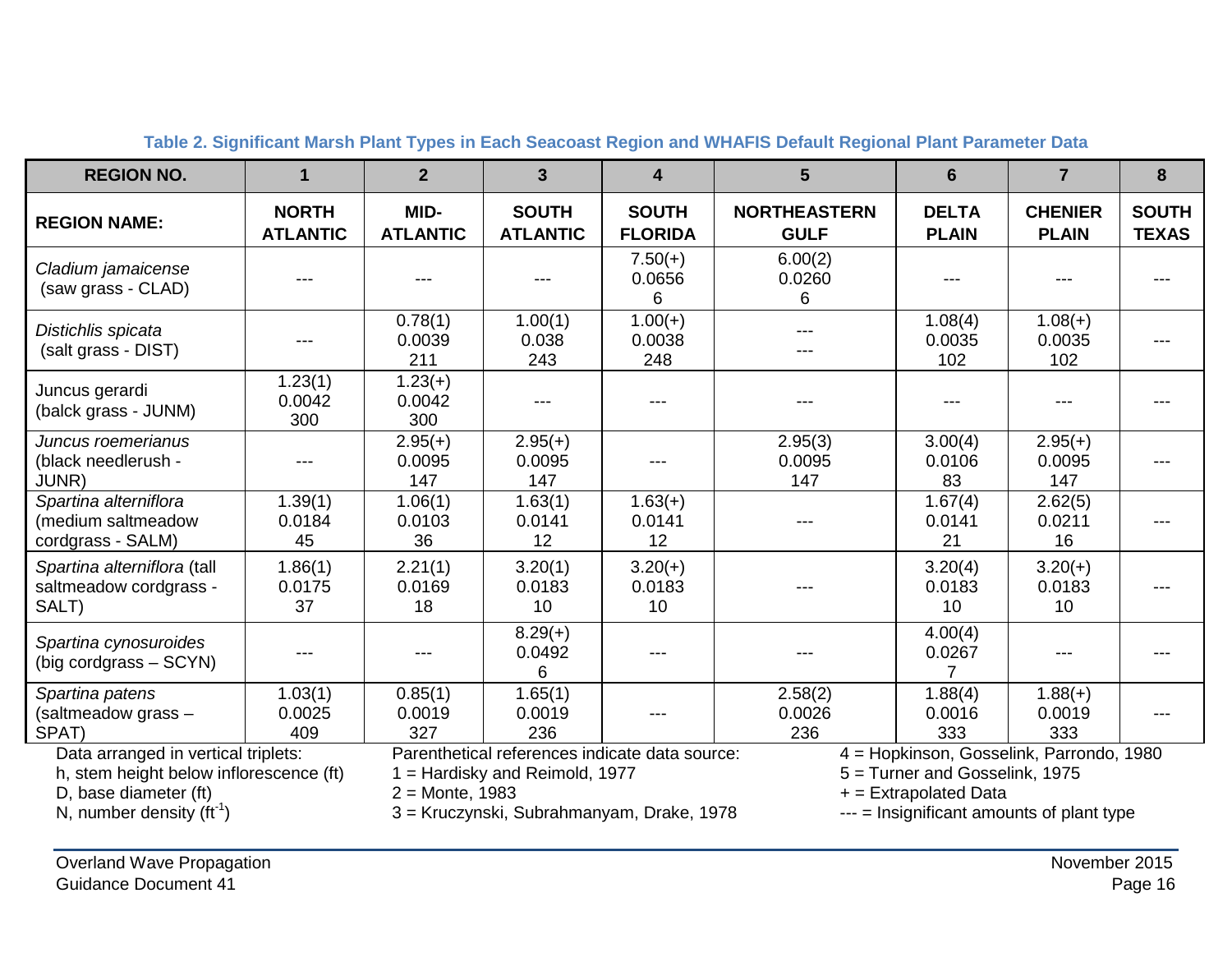#### **2.4.2 Great Lakes Coast**

For the areas of rigid vegetation located on the transect, the required input values for WHAFIS are the drag coefficient,  $C<sub>D</sub>$ ; mean wetted height, *h*; mean effective diameter, *D*; and mean horizontal spacing, *b*. The Mapping Partner should obtain representative values for *h*, *D*, and *b* from field surveys.

For the areas of flexible vegetation (i.e. marsh grass) located along the transect, regional parameters for the eight parameters used to describe the dissipational properties are not provided. The Mapping Partner may use field survey data and other research to determine representative values for  $C_{D}$ ,  $F_{cov}$ , h, N, D<sub>1</sub>, D<sub>2</sub>, D<sub>3</sub>, CA<sub>b</sub> (see [Table 1](#page-17-0) for parameter descriptions).

#### <span id="page-20-0"></span>**2.4.3 Pacific Coast**

For the Pacific Coast, overland waves are not always the dominant coastal process; frequently shorelines are dominated by wave runup. The Mapping Partner may choose not to evaluate wave dissipation; however, an analysis of overland waves may be done using WHAFIS or other dissipation calculations as discussed below.

#### **2.4.3.1 WHAFIS for the Pacific Coast**

<span id="page-20-1"></span>Certain types of vegetation are common to the Atlantic Coast, Gulf Coast, and Pacific Coast regions and described in more detail in [Table 3.](#page-20-1) P-WHAFIS can be used for limited Pacific Coast vegetation types that are the same or similar to those already represented in WHAFIS, but test cases are needed to verify the validity of the model for use with other Pacific Coast vegetation types.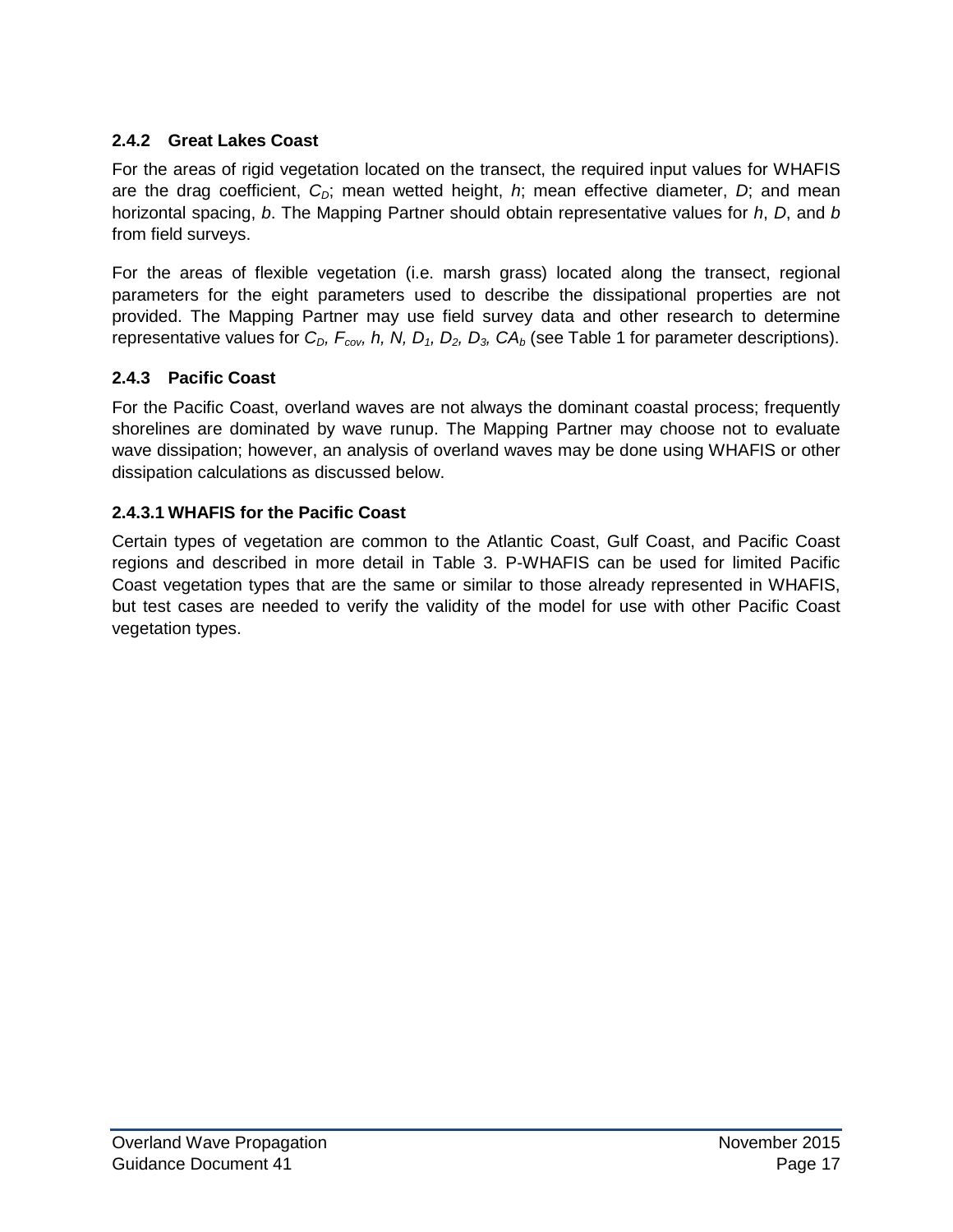| <b>Species</b>        | <b>Common</b><br><b>Name</b> | <b>New</b><br>England | Southeast | <b>Gulf</b> | Southern Northern |   | <b>Pacific</b><br><b>Coast California California Northwest</b> |
|-----------------------|------------------------------|-----------------------|-----------|-------------|-------------------|---|----------------------------------------------------------------|
| <b>Batis maritime</b> | lSaltwort                    |                       |           | X           | x                 |   |                                                                |
| Distichlis spicata    | <b>Salt Grass</b>            | X                     |           |             | X                 | X | X                                                              |
| Scirpus americanus    | Olney's Bulrush              |                       | x         |             |                   |   | X                                                              |
|                       | <b>Olney Three</b>           |                       |           |             |                   |   |                                                                |
| Scirpus olneyi        | square                       |                       |           | X           |                   | x |                                                                |
|                       | Salt Marsh                   |                       |           |             |                   |   |                                                                |
| Scirpus robustus      | Bulrush                      | X                     |           | X           |                   | x |                                                                |
|                       | Soft Stemmed                 |                       |           |             |                   |   |                                                                |
| Scirpus validus       | <b>Bulrush</b>               |                       | x         | X           |                   |   | X                                                              |
|                       | Smooth Cord                  |                       |           |             |                   |   |                                                                |
| Spartina alterniflora | Grass                        | X                     | x         | X           |                   | x |                                                                |

#### **Table 3. Common Vegetation Types on Atlantic, Gulf, and Pacific Coasts**

#### **2.4.3.2 Other Wave Dissipation Calculations for the Pacific Coast**

Besides WHAFIS, other wave dissipation calculations may be considered. If waves are propagating in the presence of an onshore wind field, enhanced dissipation shall be considered only within a scheme that allows additional wind-wave generation. This can be accomplished with wind-wave generation and transformation models. However, if the site is sheltered and wave height regeneration is unlikely, wave attenuation by sandflats, mudflats, or vegetation can be considered in an independent calculation. Initial considerations for the Mapping Partner are:

- What are the physical site characteristics?
- Is the area within the prevailing wind field?
- Are there sheltered areas where wind regeneration does not occur?
- Will the effect of the sandflat, mudflat, or vegetation be significant?

If the attenuation is deemed to be potentially significant, site-specific data, calibration, and verification may be necessary for Flood Risk Project applications.

If attenuation is significant, the following methodology can be employed to perform an initial assessment to determine if more detailed calculations are necessary. Bottom dissipation mechanisms can be mathematically expressed as a negative forcing term in the conservation of wave energy equation for steady-state, longshore uniform conditions as follows:

$$
\frac{dEC_G}{dy} = -\varepsilon \tag{Eq. 1}
$$

where *E* is the wave energy density,  $C_G$  is the wave group velocity,  $\varepsilon$  is the energy dissipation rate per unit bottom area, and *y* is the direction of wave propagation. Dissipation can occur at the surface, the bottom of the water column, and within the water column due to wave breaking. One may consider *ε* as the sum of energy dissipations due to wave breaking and bottom and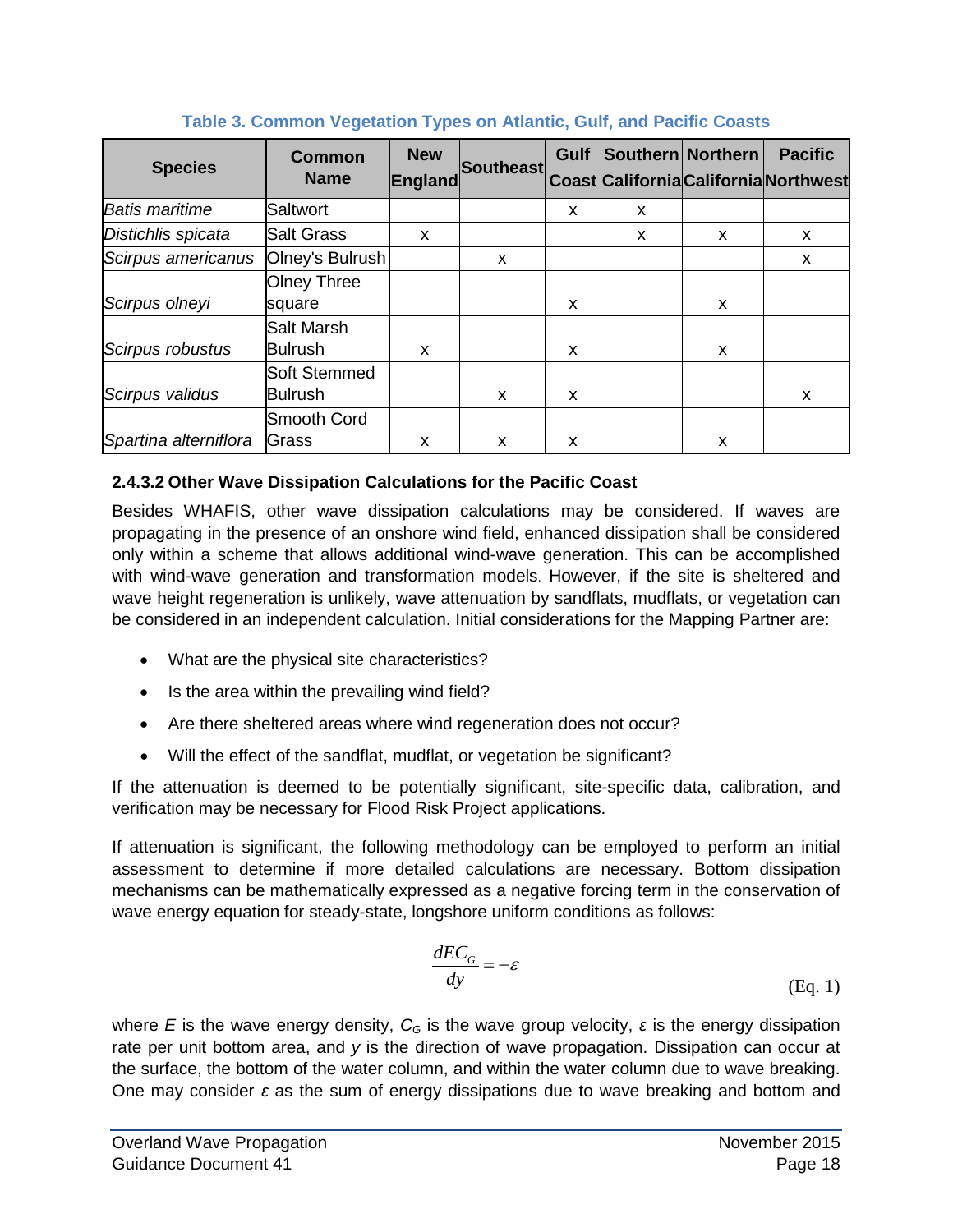internal effects. Dissipation due to bottom and internal effects dominates in areas of nonbreaking waves whereas dissipation due to breaking dominates within the breaking zone. Equations summarized in [Table 4](#page-24-0) can be used to develop an initial assessment of the magnitude of enhanced wave dissipation due to bottom effects and vegetation. If this dissipation is considered significant, the Mapping Partner may elect to use equations within these subsections to calibrate a method. Calibration could be based on pairs of measured wave heights and distances over approximately uniform depth conditions, and collected at a location similar to the study site, i.e., similar site geometry and similar wave conditions. Data used to calibrate the method shall be collected along the direction of wave propagation showing changes in wave height and period across the site. [Table 4](#page-24-0) summarizes the equations governing wave attenuation by various processes and recommends ranges of required parameters to calculate attenuation.

#### **Wave Attenuation Due to Bottom Friction**

For a rough bottom, Dean and Dalrymple (1991) express energy dissipation due to bottom friction as shown in [Table 4,](#page-24-0) Equation 2. In addition to the equation for  $\varepsilon$ , this table presents the approximate range of the unknown friction factor, *f*, the equation governing attenuation, and the expression for the unknown friction factor if the wave heights at two locations are known. The variables appearing in the expressions are defined as a table footnote.

#### **Wave Attenuation Due to Percolation**

For a porous bottom, Dean and Dalrymple (1991) express energy dissipation due to bottom percolation as shown in [Table 4,](#page-24-0) Equation 3.

#### **Wave Attenuation Due to a Viscous Bottom**

There are several methods for developing a preliminary estimate of wave dissipation due to viscous damping from mudflats, which are a common Pacific Coast feature within lagoons and bays.

Dean and Dalrymple (1991) and Lee (1995) express energy dissipation due to a viscous bottom as shown in [Table 4,](#page-24-0) Equation 4. If the Mapping Partner determines that wave attenuation over mudflats is important, additional methods are provided in Massel (1996); however, any method to determine wave attenuation by mudflats shall be used with care. Ranges of values of  $\rho_2$  are

3 to 4.5 slugs/ft $^3$  and  $v_{_2}$  ranges from 0.1 to 1.0 ft $^2$ /s.

#### **Wave Attenuation by Vegetation**

Mapping Partners working in areas where extensive marsh vegetation exists should determine if the reduction in wave height by vegetation is significant. To account for wave attenuation by vegetation, the following is required:

- Determine the initial wave height seaward of vegetation;
- Determine the distance waves will travel through marsh vegetation;
- Quantify plant characteristics, i.e., stem diameter and spacing;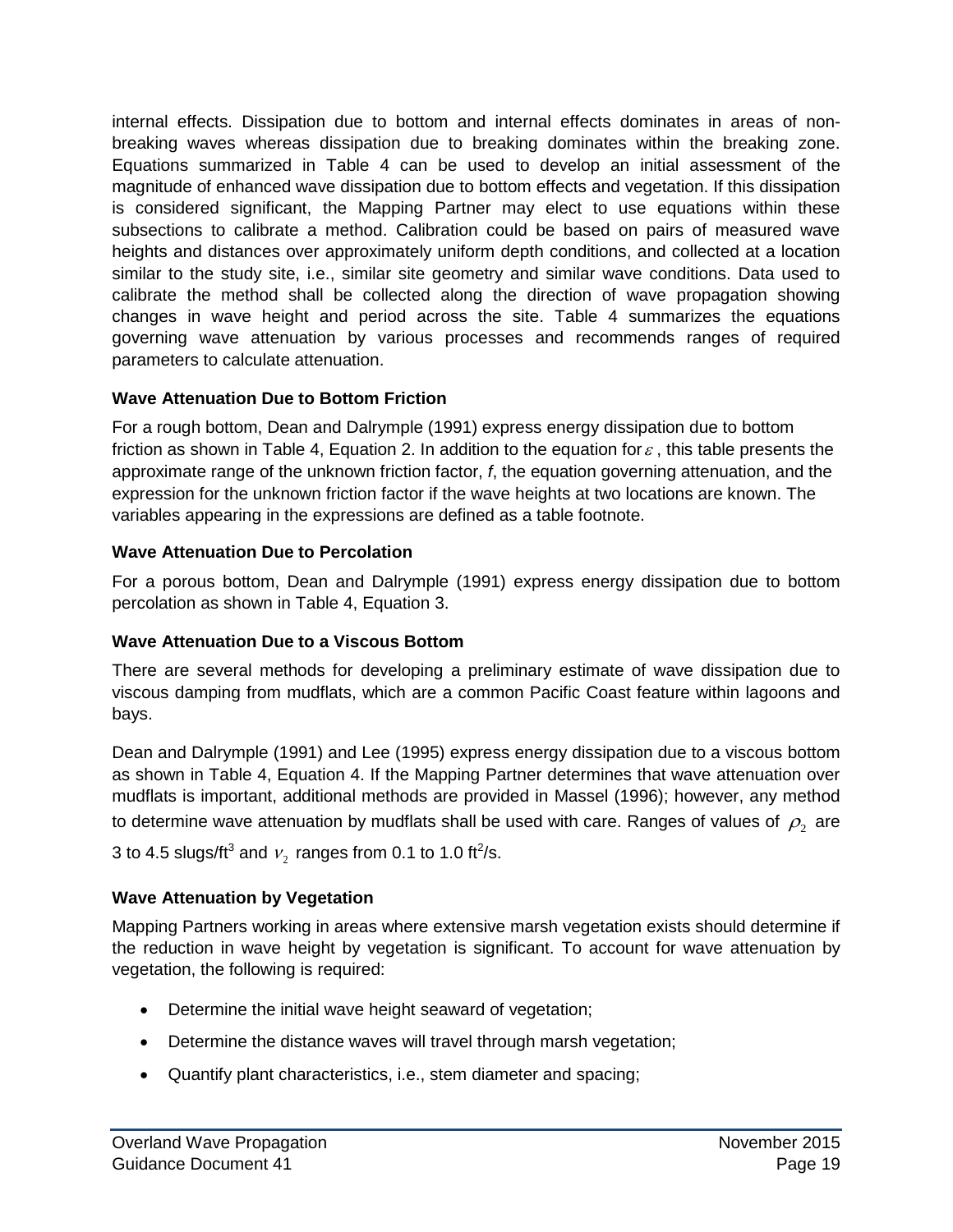- Apply plant drag coefficients  $(C_D = \text{original drag coefficient approximately } 1.0, C_P = \text{plant}$ drag coefficient approximately 5.0); and
- Calculate wave attenuation for the site in question [\(Table 4,](#page-24-0) Equation 5).

The Mapping Partner may choose to perform a field study to determine the amount of wave attenuation by vegetation. Relatively simple survey and data acquisition techniques can be performed to measure wave attenuation by vegetation. Using pressure sensors and/or current meters, wave characteristics in the study area can be determined. Surveying instruments can be used to characterize the site. The procedures include: installing instrumentation to measure wave heights offshore of the area with vegetation, using survey techniques to measure the distance that the waves will travel through the vegetation and site characteristics (i.e., water depth, bed slope, etc.), and measurement of plant characteristics (i.e., stem diameter, height, spacing, density). Application of field results obtained to [Table 4,](#page-24-0) Equation 5 will provide guidance on the significance of wave dissipation for a particular site. If calculations predict greater than 20% reduction, the Mapping Partner shall include the effects in the Flood Risk Project. If results are not significant, the Mapping Partner may ignore attenuation by vegetation.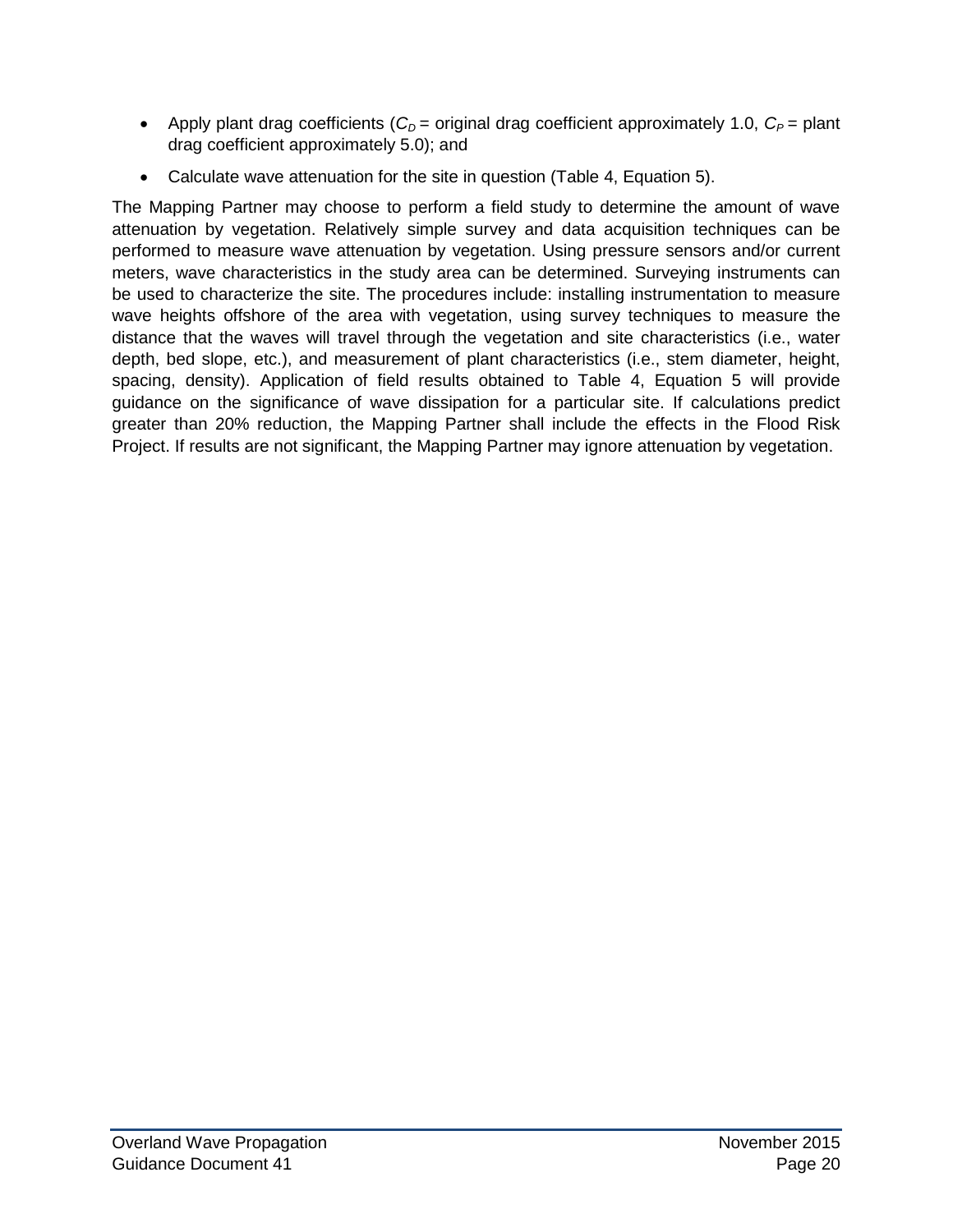<span id="page-24-0"></span>

| <b>Wave</b><br>Damping<br><b>By</b> | $\mathcal E$                                                                | Unknowns and<br>Approximate<br><b>Ranges</b>                                                                                   | Solution for Wave Heights, $H_1$<br>and $H_2$ , for Waves<br><b>Propagating Over Distance</b><br>$y_2 - y_1$                           | <b>Value of Unknown</b><br>For Measured Wave Heights, H <sub>1</sub> and<br>$H2$ Over Distance<br>$y_2 - y_1$                                            |
|-------------------------------------|-----------------------------------------------------------------------------|--------------------------------------------------------------------------------------------------------------------------------|----------------------------------------------------------------------------------------------------------------------------------------|----------------------------------------------------------------------------------------------------------------------------------------------------------|
| <b>Bottom</b><br>Friction           | $\rho f H^3 \sigma^3$<br>$\sqrt{48\pi \sinh^3 kh}$                          | 0.04 < f < 0.16                                                                                                                | $\frac{H_2}{H_1} = \frac{1}{1 + \frac{f \sigma^3 H_1 (y_2 - y_1)}{12 C_c \pi \sinh^3 kh}}$                                             | $f = \frac{(H_1 - H_2)}{H_2 H_1} \frac{12 C_G g \pi \sinh^3 kh}{(y_2 - y_1)\sigma^3}$<br>(Eq. 2)                                                         |
| Percolation                         | $\frac{\rho g^2 K k H^2}{8v \cosh^2 kh}$                                    | $K = 3.3D_{10\%} \pm 30\%$<br>$D_{10\%}$ = Diameter for $A_2 = \frac{gKk}{2C_c v \cosh^2 kh}$<br>Which 10% is<br>Smaller in cm | $H_2 = H_1 e^{-A_2(y_2-y_1)},$                                                                                                         | $K = \frac{C_G v \cosh^2 kh}{(v_2 - v_1) g k} \ln\left(\frac{H_1}{H_2}\right)$<br>(Eq. 3)                                                                |
| Muddy<br><b>Bottom</b>              | $\frac{\rho_2 H^2 \sqrt{\sigma} v_2}{16\sigma^2} e^{2kh} (\sigma^2 - gk)^2$ | $3 < \rho_2 < 4.5$ slugs / $ft^3$<br>$0.1 < v_2 < 1 \frac{ft^2}{\sec^2 \theta}$                                                | $H_2 = H_1 e^{-A_3(y_2 - y_1)}$ ,<br>$A_3 = \frac{\rho_2 \sqrt{\sigma v_2} gK k}{4C_0 \rho \sigma \sigma^2} e^{2kh} (\sigma^2 - gk)^2$ | $\left[ \rho_2 \sqrt{V_2} = \frac{2C_G \sigma^{3/2} \rho g}{(y_2 - y_1)e^{2kh} (\sigma^2 - gk)^2} \ln \left( \frac{H_1}{H_2} \right) \right]$<br>(Eq. 4) |
| Vegetation                          | $\frac{\rho g^{3/2} C_p C_p D H^3}{12 S^2 \pi h^{1/2}}$                     | 2< $C_p C_p < 6$                                                                                                               | $\frac{H_2}{H_1} = \frac{1}{1 + \frac{C_p C_p D H_1 (y_2 - y_1)}{2 - \frac{C_2^2 L_1}{2}}}$                                            | $\left(C_p C_p = \frac{3\pi (H_1 - H_2)S^2 h}{H_2 H_1 D(v_2 - v_1)}\right)$<br>(Eq. 5)                                                                   |

**Table 4. Summary of Equations for Overland Propagation (Over Uniform Depth)**

f = Bottom friction coefficient;  $\sigma$  and  $k$  = Wave angular frequency and wave number, respectively;  $\nu$  and  $V_2$  = Water and mud kinematic viscosity, respectively;  $\rho$  and  $\rho_2$  = Water and mud mass density, respectively;  $C_D$  and  $C_P$  = Stem and plant drag coefficients, respectively; S is plant stem spacing